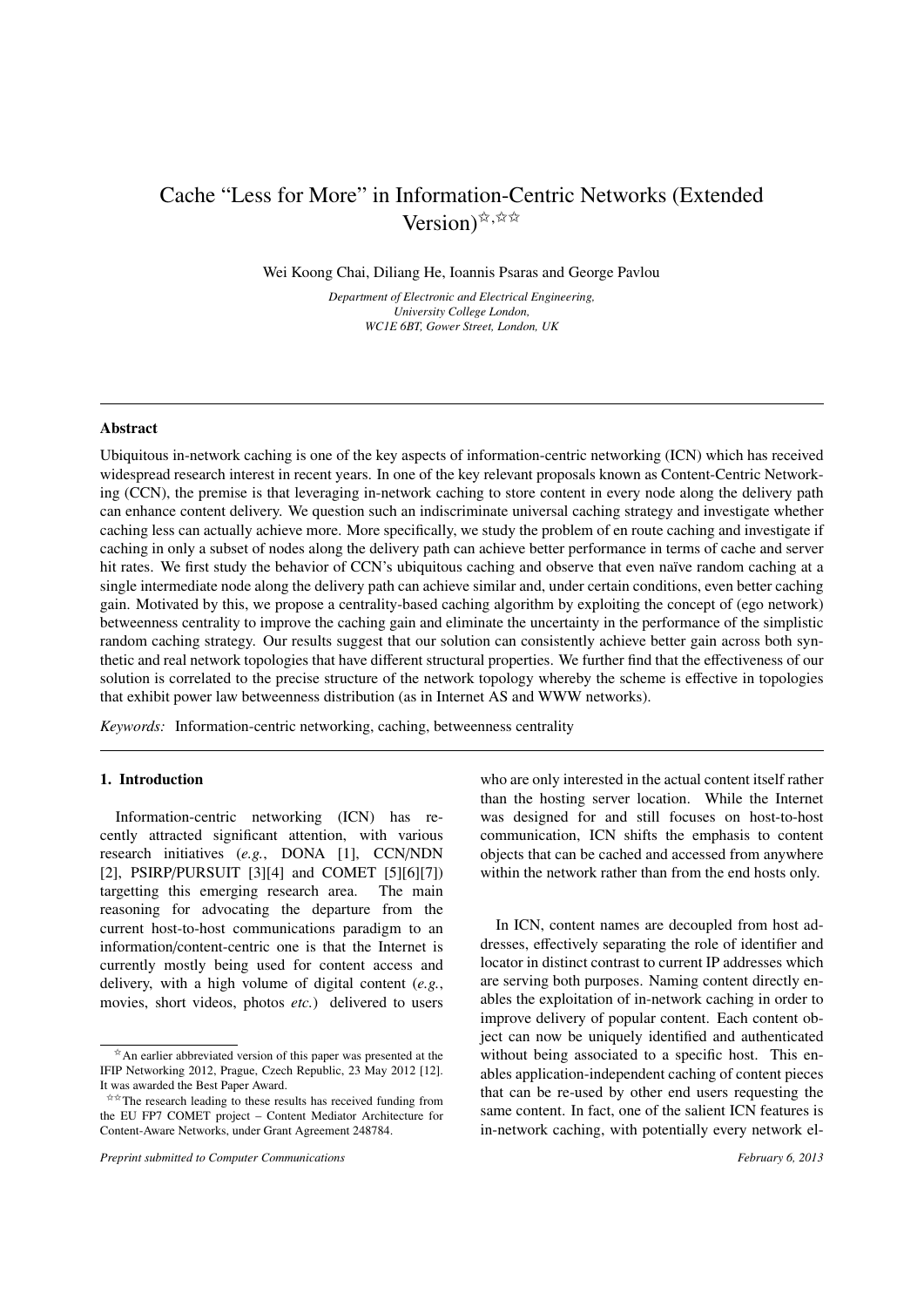ement  $(i.e.,$  router) caching all content fragments<sup>1</sup> that traverse it; in this context, if a matching request is received while a fragment is still in its cache store, it will be forwarded to the requester from that network element, avoiding going all the way to the hosting server. Out of the current ICN approaches, content-centric networking (CCN) [2] advocates such indiscriminate content caching.

We argue that such an indiscriminate universal caching strategy is unnecessarily costly and sub-optimal and attempt to study alternative in-network caching strategies for enhancing the overall content delivery performance so that network bandwidth consumption is further reduced, server load is further alleviated and delays experienced by end users are further reduced. We address the central question of whether caching only at a specific sub-set of nodes en route the delivery path can achieve better gain. If yes, which are these nodes that maximize caching gain and how can we identify them?

In essence, if not adopting a universal caching strategy, ICN in-network caching is an en route caching problem which we address in this work. Content can only be cached along the routing paths from content servers to requesting users without redirection, *i.e.*, content is not rerouted to any nodes not directly involved in the content delivery path. Besides the option of ubiquitous indiscriminate caching as advocated by CCN, there are two main schools of thought. The first advocates caching content at network edges (*e.g.*, in the form of proxy caches) [8] while the second, in contrast, presents evidence that placing caches in the core backbone can obtain better caching gain [9]. While it was shown in [10] that, in its general formulation, this class of cache location problem is intractable, we have shown in our previous work in [11] that the critical point is to cache content closer to the users regardless of their relative locations in the topology. Thus, we need to solve the problem of finding caching locations along the content delivery paths that exhibit the highest probability of getting cache hits while at the same time diffusing content quickly enough to locations where the content will be popular in order to avoid flash crowd situations.

Our contributions in this study, which is a significant extension of our initial work in [12], is four-fold. First, we contribute to the understanding of ubiquitous caching in networked systems by providing insights into its behavior for specific topology types. Second, we demonstrate that selective instead of ubiquitous caching can achieve higher gain even when using simplistic random selection schemes. Third, we propose a centralitydriven caching scheme by exploiting the concept of (ego network) betweenness derived from the area of complex/social network analysis, where only selected nodes in the content delivery path cache the content. The rationale behind such a selective caching strategy is that some nodes have higher probability of getting a cache hit in comparison to others and by strategically caching the content at "better" nodes, we can decrease the cache eviction rate and, therefore, increase the overall cache hit rate. Fourth, we characterize our centrality-driven scheme and find the graph invariant that determines the effectiveness of the scheme. We found that the scheme is sensitive to the betweenness distribution of the vertices but not directly to the degree distribution.

In the next sections, we first review previous work on in-network caching, starting from pre-ICN work until the most recent research efforts. We then define the system of interest and lay-out our arguments and rationale with a motivating example illustrating that caching *less* can achieve *more*. We then explain the design and features of our centrality-based caching scheme that can consistently outperform ubiquitous caching. We carry out a systematic simulation study that explores the parameter space of the caching systems, diverging from existing work in networked caches which mostly considers topologies with highly regular structure (*e.g.*, string and tree topologies [11][13][14]); in the latter, the content source(s) are usually located at the root of the topology forcing a sense of direction on content flows for tractable modeling and approximation. We present results for both regular and non-regular topologies, including *k-ary* trees and scale-free topologies whose properties imitate closely the real Internet topology. Besides synthetic topologies, we further verify the consistency of our findings for a large-scale real Internet AS topology. In section 6, we delve deeper into the characteristics of our proposed scheme and relate its effectiveness to the specific topology structure. We found that the caching gain is correlated with the topology structure and a power law betweenness distribution ensures a better performance of our solution compared against ubiquitous caching. We finally discuss some simple variants of our approach and its practical implications in the real world.

### 2. Related Work

In the networking area, caching has been studied in different forms. Initial studies focused on the performance of different cache replacement policies in stan-

<sup>&</sup>lt;sup>1</sup>In our study, the basic unit of a content can be a packet, a chunk or the entire object itself.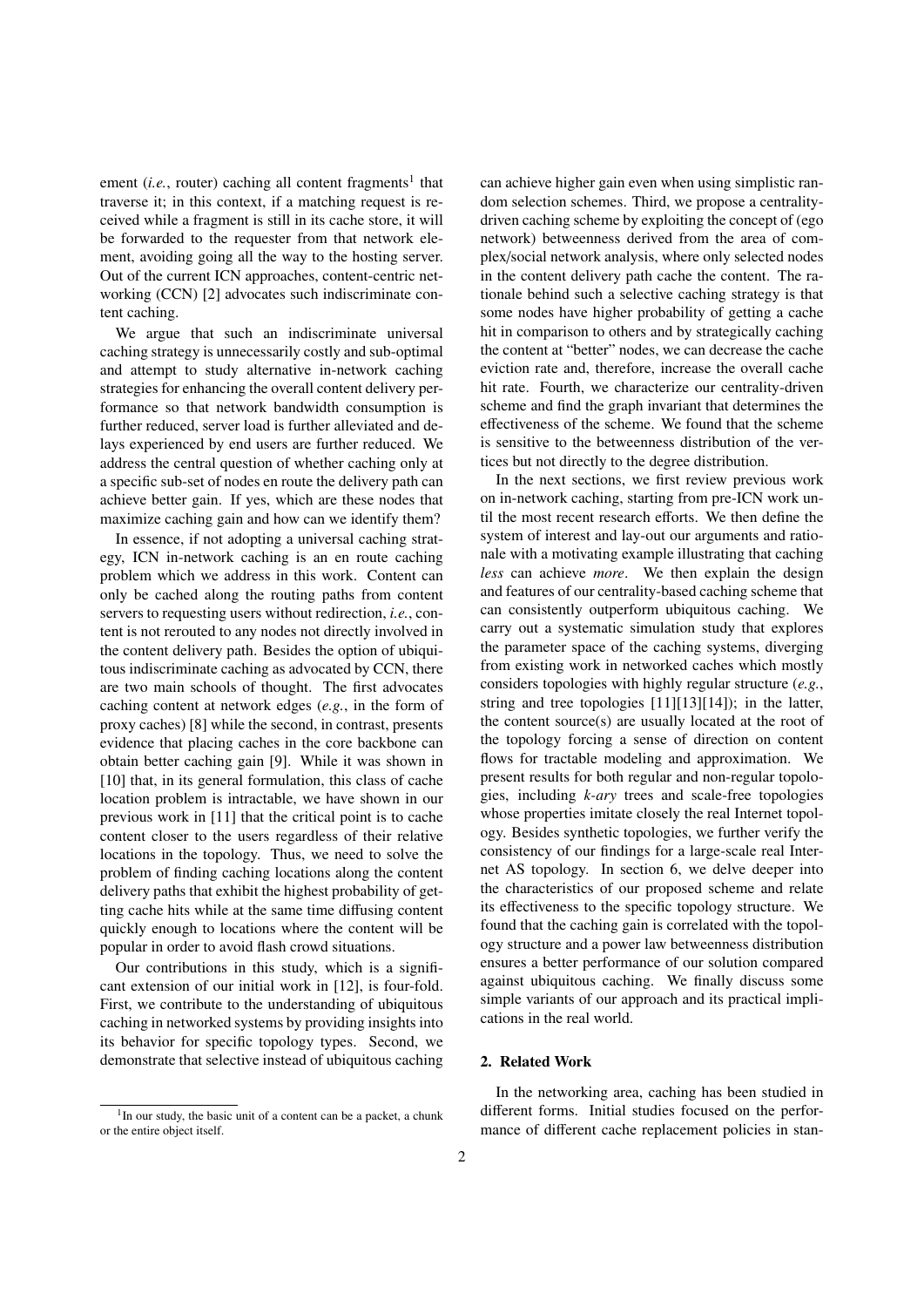dalone caches [15][16]. This isolates the effect of connected caching nodes (*i.e.*, a network of caches). Caching has also been studied in the context of content distribution networks (CDNs) and in the World-Wide Web (web caching), in both cases in a network overlay fashion with some forms of collaborative (*e.g.*, cooperative / selfish caching through game theory [17][18]) or structured (*e.g.*, hierarchical caching [19][20]) approaches being considered.

In ICN, caching takes place within the network (*i.e.*, routers are equipped with cache stores), requiring linespeed operation. In fact, the idea of identifying suitable caches within the network has been investigated prior to the emergence of ICN [21][22][23]. But in ICN, complex algorithms involving multiple collaborating entities that require extensive information exchanges are simply not feasible at line-speed.

One of the key ICN proposals, content-centric networking (CCN) [2], defines its in-network caching strategy as follows:

- A router caches every content chunk that traverses it with the assumption that routers are equipped with (large) cache stores.
- A least recently used (LRU) cache eviction policy is used.

This ubiquitous caching strategy ensures a quick diffusion of content copies throughout the network. Hereafter, we refer to this scheme as *CCN* and treat it as the benchmark for performance comparison. In addition to that, LRU is used as the cache eviction policy in all the different caching schemes described in this paper<sup>2</sup>.

There are several recent studies on this *CCN* caching strategy. In our previous work [11], we model it with a continuous time Markov-chain and assess the proportion of time a given piece of content is cached. [13] derives a closed form expression for average content delivery time under the same caching scheme. This work focuses on content popularity and investigates cache partitioning in order to maximize the gain from in-network caching. On the other hand, [24] proposes an algorithm to approximate the behavior of a more general multicache setup under arbitrary topologies.

In [25], the authors perform a comprehensive simulation study of *CCN* under various topologies, content popularity distributions, catalogue sizes and replacement policies. They conclude that content popularity

is by far the most important factor that affects the cache hit performance. Authors in [26] investigate the impact of traffic mix on the caching performance of a two-level cache hierarchy. Web, file sharing, user generated content and video on demand (VoD) have been identified as the four main types of content. They conclude that caching performance increases if VoD content is cached towards the edge of the network (*i.e.*, at the leaf cache of the two-level cache hierarchy) in order to leave core with large caches for other types of content.

Contradictory findings also appear in the literature. In [27], the authors use topological information to size router caches proportional to different centrality metrics and find that the gain achievable with heterogeneous cache sizes is limited. Note that while we also exploit the concept of centrality in this paper, it is for entirely different purpose, *i.e.*, we base the actual caching decision on the node centrality while [27] uses it to determine the size of the cache. In contrast, [28] found that caches of up to 10,000 packets have significant benefits with respect to both cache hit and path length under a trace-driven simulation analysis based on BitTorrent traces emulating request patterns in real-world settings.

Besides studies on *CCN*, others have already started investigating algorithms that make more efficient use of caching resources. In [29], the authors proposed to cache chunks of the most popular content only. Popularity here is based on request count. As the request count increases, the algorithm increases (exponentially) the number of chunks to cache from this content. Unlike our proposed approach here, this algorithm ignores completely the topological features of the network.

In our most recent work [30], we design a distributed caching algorithm, which tracks the number of hops that a content travels from source to destination. Based on this, we approximate the caching capability of the path and decide probabilistically whether to cache or not incoming content; therefore, decisions are based on the router's distance from the content's destination. The algorithm multiplexes flows in the available caching space based on their path lengths to maximize caching gain.

Finally, [31] argues on the necessity of advertising cached content in the control plane. In particular, they argue that making distributed caching decisions in an uncooperative fashion will fail to exploit the potential advantages in-network caching can bring. However, the scalability and performance of their approach operating at line-speed is a serious question while the extra benefit of the cooperation is yet to be assessed.

<sup>2</sup>For readability, we omit "LRU" when labeling the caching schemes discussed.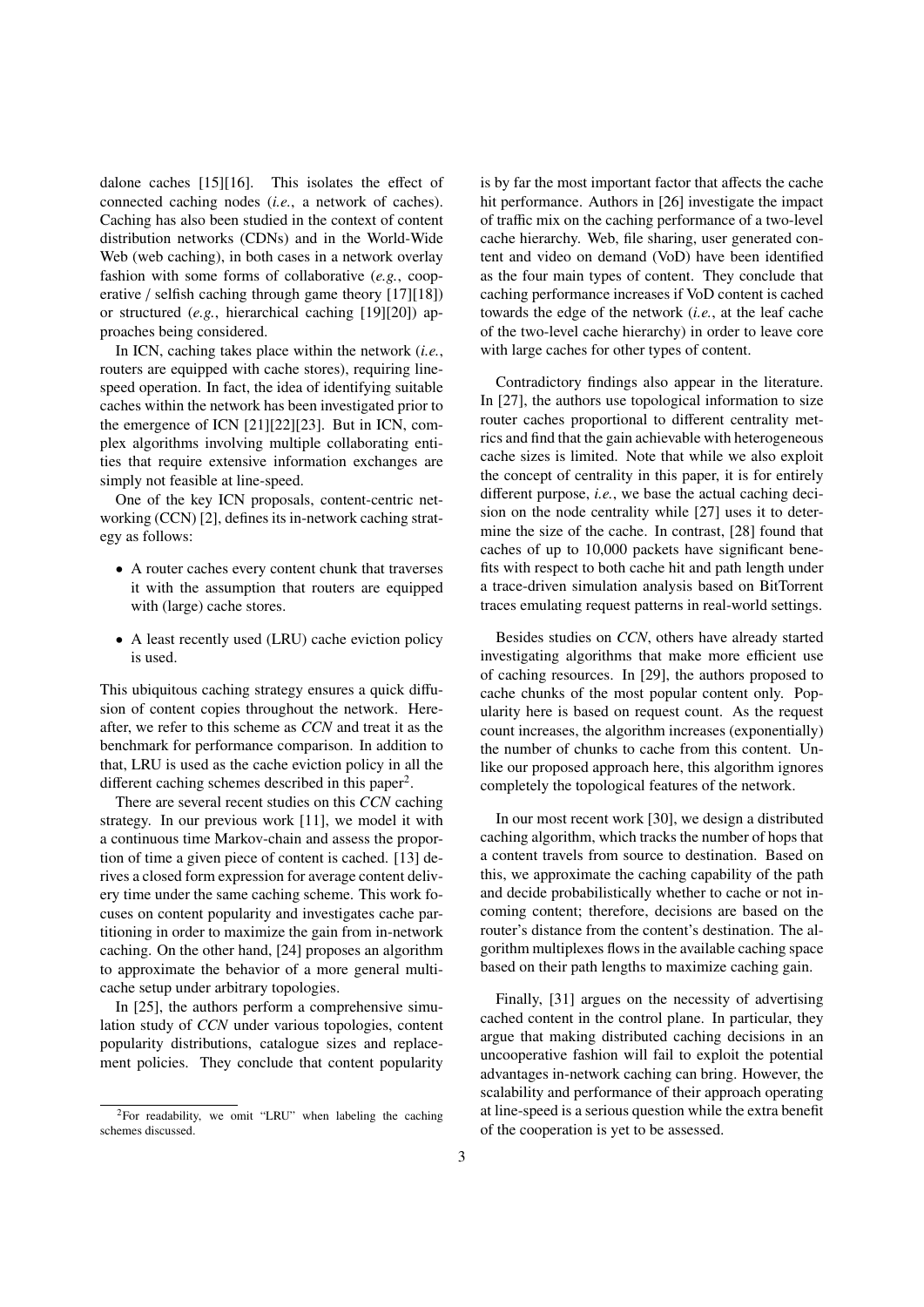# 3. Model Description

As a foundation, we first assume that the network has an ICN publish/subscribe framework in place (*e.g.*,  $[1][2][3][4][6][7]$ ). Specifically, we assume that a content request and resolution mechanism is already in place. As pointed out in [32], all the different ICN proposals in the literature have invariably such common functions (although typically using different primitives). Let  $G = (V, E)$  be an undirected network with  $V = v_1, ..., v_N$  nodes and  $E = e_1, ..., e_M$  links. We denote  $F = f_1, ..., f_R$  the content population in the system and  $S = s_1, \ldots, s_P$  the set of content servers, each associated to a  $v \in V$ . The content population is randomly hosted in *S* and we assume that each content object is hosted permanently in only one server.

Content requests are assumed to arrive in the network exogenously and the content request arrival process for content unit  $r, 1 \leq r \leq R$ , follows the Poisson process with mean rate,  $\lambda = \sum_{r=1}^{R} \lambda_r$ , whereby  $\lambda_r$  is the rate of expressions content request for f. A cache hit is cess with mean rate,  $\lambda = \sum_{r=1}^{\infty} \lambda_r$ , whereby  $\lambda_r$  is the rate of exogenous content request for  $f_r$ . A *cache hit* is recorded for a request finding a matching content along the content delivery path. Otherwise, a *cache miss* is recorded. In the event of a cache miss, the content request traverses the full content delivery path to the content server. Following the convention in the literature, we assume that content units are of the same size and each cache slot in a cache store can accommodate one content unit at any given time. When a cache store is full, the least recently used content will be discarded in the event of an arrival of a new uncached content.

The objectives of this study are: (1) to examine the caching performance of such a system under different caching schemes, (2) to gain insights into the behavior of ubiquitous caching and (3) to develop and understand more sophisticated caching algorithms for achieving better gain.

### 4. Centrality-based In-network Caching Scheme

#### *4.1. Design Rationale*

The ubiquitous indiscriminate caching scheme has already raised doubts (*e.g.*, [32]). In the general cacherelated literature, some authors have already questioned this aggressive *cache-everything-everywhere* strategy [19][20][33]. The basic reasoning is that since the caching capacity is usually much smaller than the overall population of the items to be cached, it has the property of high cache replacement error. We illustrate this property of ubiquitous caching with a motivating example. We define a naïve random caching strategy, *Rdm*, which simply caches randomly at only one intermediate node along the delivery path per request, using LRU cache eviction policy. We compare the two caching schemes in a 7-node string topology where  $P = 1$ ,  $s_1$ , is located at  $v_1$  (root) while content requests originate exogenously from other nodes. The detail simulation setup is described in section 5.1. We observe, in Fig. 1, that even random caching at just a single node along the content delivery path can reduce both the number of hops required to hit the content and the server hits in comparison to ubiquitous caching (*CCN*). The reduction ratios are defined in section 5.1.

Based on the above observations, we realize that caching indiscriminately does not necessarily guarantee the highest cache hit rate. Intuitively, this may be caused by the high cache replacement rate on non-selective caching schemes such as *CCN*. By caching indiscriminately, a content in a cache is more likely to be replaced before it gets a hit. On the other hand, this result cannot be used as conclusive evidence that caching less is better since the string topology constrains to quite a large extent the diversity of the content delivery paths (*i.e.*, all delivery paths are fully or partially overlapping), a fact that indirectly increases the probability of a cache hit. In section 5, we study and discuss such phenomenon in detail with the support of empirical results.

Following this line of argument, we design a novel caching scheme with the following features in mind. First, the caching scheme is able to cache at locations with high probability of getting cache hits. For example, core nodes within a network may have higher chances of getting a cache hit since they are connected to many others while edge nodes are more sparsely connected. Second, the caching scheme is able to spread content towards users rapidly by exploiting topological features of the network. In [11], we already showed that caching content closer to network edges may yield higher gains. Since content exhibits localized popularity [34], it is important for the caching scheme to be able to spread content to the network region where it will be highly popular. Third, the solution should be lightweight since in-network caching operates at line-speed. Caching decisions requiring complex computations or interactions with other entities would render the scheme too slow.

#### *4.2. Betweenness Centrality Caching Scheme*

Our solution is based on the concept of betweenness centrality [35] which measures the number of times a specific node lies on the content delivery paths between all pairs of nodes in a network topology. There are various definitions of centrality in the literature (*e.g.*, degree, closeness, eigenvector centrality *etc.*). However,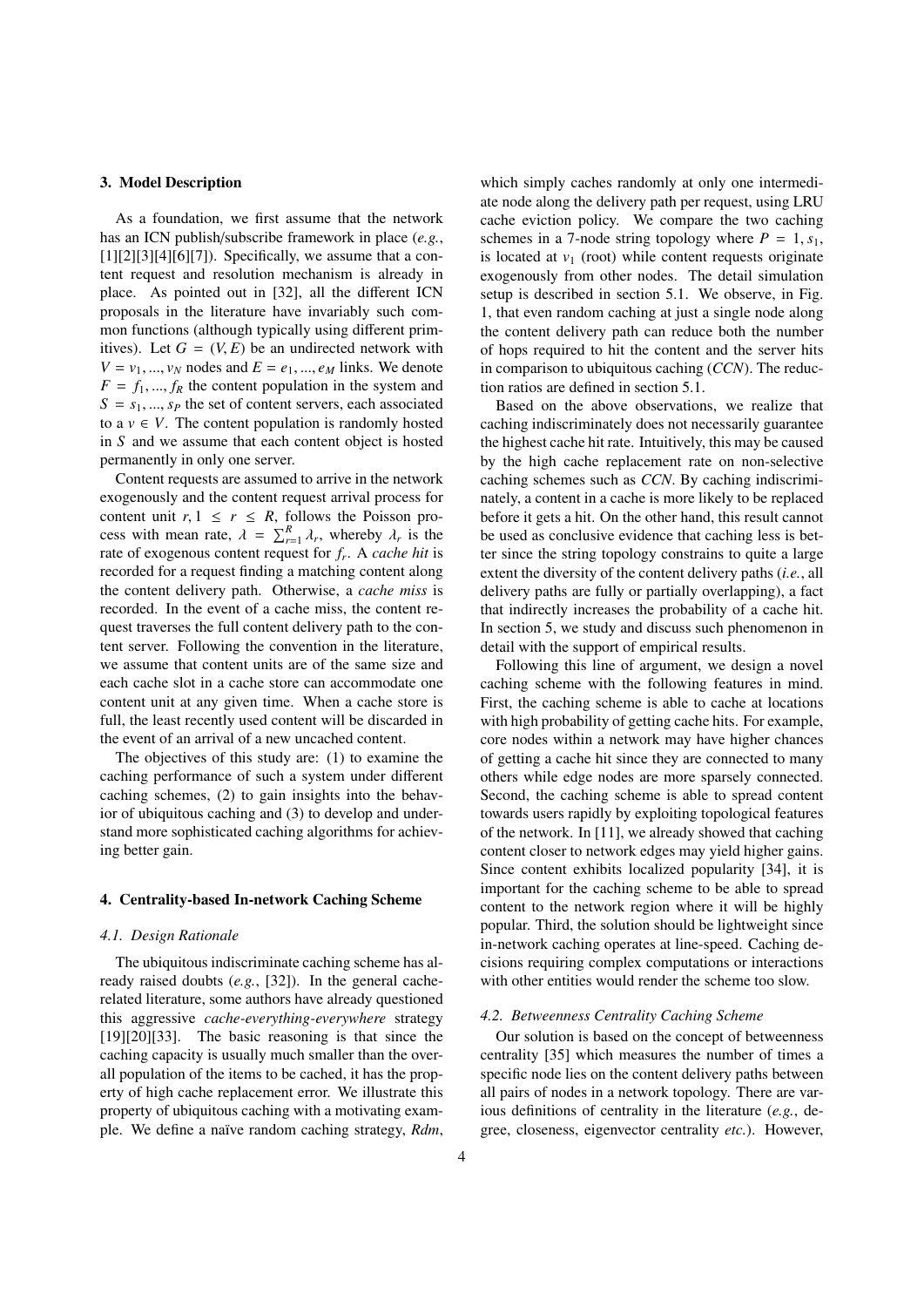

Figure 1: Simple random caching outperforming ubiquitous caching in the number of hops to hit the content (top) and reduced server hits (bottom).

the betweenness centrality seems to find more natural use in communication networks. In [36] and [37], which investigate load distribution in weighted complex networks, a quantity called *load* is defined to measure the burden of vertices in the shortest path-based transport processes. It is found that while the load is a dynamic quantity, it is closely related to the static quantity of betweenness centrality and thus, betweenness centrality appears to be a good measure of node importance [39].

In the context of in-network caching, the basic intuition is that if a node lies along a high number of content delivery paths (*i.e.*, having high betweenness centrality), then it is more likely to get a cache hit. By caching only at those more "important" nodes along the delivery paths, we reduce the cache replacement rate while still caching content where a cache hit is most likely to happen.

Let's consider the topology in Fig. 2. At time  $t =$ 0, all cache stores are empty and client A requests a content from  $s_1$ . The content is being routed via  $v_1 \rightarrow$  $v_2 \rightarrow v_3 \rightarrow v_4$  from  $s_1$  to client A. With *CCN*, all four nodes will retain a copy of the content while under *Rdm*,



Figure 2: A topology with optimal caching location at *v*3.

only one of them will cache the content. Let's assume now that client B requests the same content. For *CCN*, the request is satisfied by  $v_3$  but the cached copies at  $v_1$ ,  $v_2$  and  $v_4$  are redundant. On the other hand, under *Rdm*, there is  $\frac{1}{4}$  chance to get a cache miss (*i.e.*, content cached at  $v_4$ ) and  $\frac{1}{2}$  chance that the hop count reduction is worse than *CCN* (*i.e.*, the copy is cached at either  $v_1$ or  $v_2$ ). However, with a bird's eye view, it is clear that caching the content only at  $v_3$  is sufficient to achieve the best gain without caching redundancy at other nodes. This can be verified by using the betweenness centrality, whereby  $v_3$  has the highest centrality value with most content delivery paths passes through it (*i.e.*, 9 paths).

We now present our algorithm which we will call *Betw* hereafter. We assume that the betweenness centrality of each node is pre-computed offline (*e.g.*, by the central network management system) as follows.

betweenness centrality, 
$$
C_B(v) = \sum_{i \neq v \neq j \in V} \frac{\sigma_{i,j}(v)}{\sigma_{i,j}}
$$
 (1)

where  $\sigma_{i,j}$  is the number of content delivery paths from<br>*i* to *i* and  $\sigma_{i,j}$  (*v*) is the number of content delivery paths *i* to *j* and  $\sigma_{i,i}(v)$  is the number of content delivery paths from *i* to *j* that pass through node *v*. Without loss of generality, we use the shortest path as the content delivery path in this paper. More sophisticated content delivery path computation (*e.g.*, [38]) can also be used.

*Betw* operates at per request level whereby the selected caching node may differ from one delivery path to another. Hence, there is no *fixed* pre-configured caching node in the network (*e.g.*, solutions to *k*-median problems). Specifically, when a content client initiates a content delivery, the request message (*e.g.*, Find in [1], Interest in [2], Consume in [7]) records the highest centrality value among all the intermediate nodes it traverses. This value is copied onto the content messages during the data transmission at the server. The same applies to the router where the request message found the content before reaching the server (*i.e.*, a cache hit). On the way to the requesting user, each router matches its own  $C_B$  against the attached one and the content is cached only if the two values match. If more nodes have the same highest centrality value, all of them will cache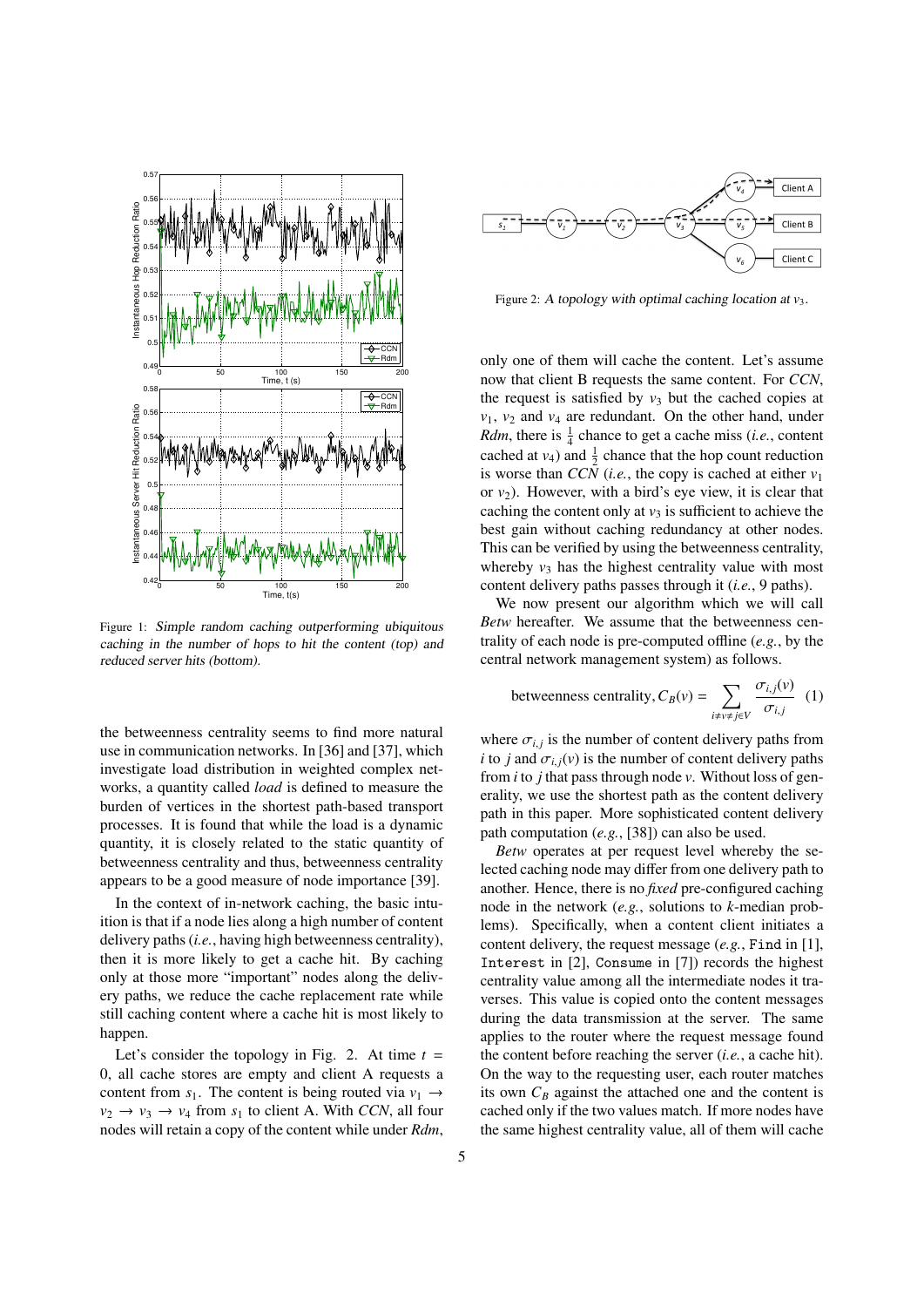Table 1: Pseudo-code for both content request and data.

| Content Request                                    |
|----------------------------------------------------|
| 1. Initialize $(C_R=0)$                            |
| 2. foreach $(v_n$ from i to j)                     |
| 3. if data in cache                                |
| 4. <b>then</b> send(data)                          |
| 5. else                                            |
| 6. Get $C_R(v_n)$                                  |
| 7. if $C_R(v_n) > C_R$                             |
| then $C_R = C_R(v_n)$                              |
| forward request to the next hop towards j<br>9.    |
| Content Data                                       |
| 1. Record $C_R$ from corresponding content request |
| 2. foreach $(v_n$ from j to i)                     |
| 3. Get $C_R(v_n)$                                  |
| 4. if $C_R(v_n) = C_R$                             |
| then cache (data)<br>5.                            |
| 6. forward data packet to the next hop towards i   |

the content. Note that our solution is highly lightweight as each node makes its caching decision independently, solely based on its own  $C_B$ , neither requiring information exchange with other nodes nor inference of server location or of traffic patterns, as it is the case with collaborative or cooperative caching schemes. In this case, the  $C_B$  value is pre-computed offline and configured to every router by the network management system. The pseudo-code for forwarding both the request and the actual content is shown on Table 1.

A desired property of this scheme is that a content will be *pulled* to the region where it is popular (*i.e.*, frequently requested). Although for a fixed network topology, the betweenness value of each node remains static, the caching of content does not necessarily concentrate at several nodes that have very high centrality values (*e.g.*, in core routers). This is because our scheme ensures the spreading of content towards the origin of content requests. For example, a content delivery path routes content along  $v_1 \rightarrow v_2 \rightarrow v_3 \rightarrow v_4$ with  $C_B(v_1) > C_B(v_2) > C_B(v_3) > C_B(v_4)$ . The first request from  $v_4$  will have its content cached at  $v_1$  since  $v_1$  has the highest  $C_B$  along the path. Assuming that the content is not evicted from  $v_1$ , the second request from  $v_4$  will have the content cached at  $v_2$  as it will hit the requested content at  $v_1$  and the highest  $C_B$  recorded in the request message will be  $C_B(v_2)$  (*i.e.*, the highest  $C_B$  from the remaining section of the delivery path). Following a similar procedure, the third request will be cached at  $v_3$  and thus, if the content is repetitiously requested from one edge, then a copy of this content will

be cached closer to the clients. Thus, content copies always move towards the last content consumer and if a content is popular at a specific topology region, it will eventually be cached in that region.

# *4.3. Distributed Centrality Computation Via Approximation*

We now sketch a distributed implementation for *Betw* where the full network topology may not be readily available because of an infrastructure-less network with relatively dynamic topology (*e.g.*, self-organizing, ad hoc and mobile networks). Since in this case it is not practical for dynamic nodes to efficiently obtain the knowledge of delivery paths between all pairs of nodes in the network, we envision that the nodes themselves can compute an approximation of their *CB*. This approximation is based on the ego network betweenness concept [40]. The ego network consists of a node together with all of its immediate neighbors and all the links among those nodes. The idea is for each node, *v* to compute its  $C_B(v)$  based on its ego network rather than the entire network topology. From [40], if *A* is the  $N \times N$  symmetric adjacency matrix of *G*, with  $A_{i,j} = 1$  if there exists a link between *i* and *j* and 0 otherwise, then  $A^2[1-A]_{i,j}$ , where 1 is a matrix of 1's, gives the number<br>of 2 here nother isining i and i. The see hetweenpess is of 2-hop paths joining *i* and *j*. The ego betweenness is then the sum of the reciprocal of the entries.

From an implementation point of view, the construction of the ego network for each node can be done by simply requiring each node to broadcast the list of its one-hop neighbors with message Time-To-Live=1 when it first joins the network and whenever there are changes to its one-hop neighbor set. The overhead is thus limited as the message propagation is limited to one hop only. If *d<sup>i</sup>* is the number of neighbors node *i* has, then the extra messages to construct the ego network for all the nodes in a topology is equivalent to  $\sum_{i=1}^{N} d_i$ . In the case of a dynamic topology (*e.g.*, ad hoc networks), each change will incur an additional overhead, amounting to two times the "moving" node's new degree (since each neighbor has to respond to this newly arrived node).

The ego network can then be built by adding links that connect to itself or its own neighbors based on the received neighbor lists and ignoring the entries to nodes not directly connected to itself. The ego network betweenness is simply the  $\sum \sigma_{i,j}(v)/\sigma_{i,j}$  of *v*'s ego net-<br>work. The rest of the caching operations remain unwork. The rest of the caching operations remain unchanged, *i.e.*, as described in the previous section.

Although the ego network betweenness only reflects the importance of a node within its ego network, it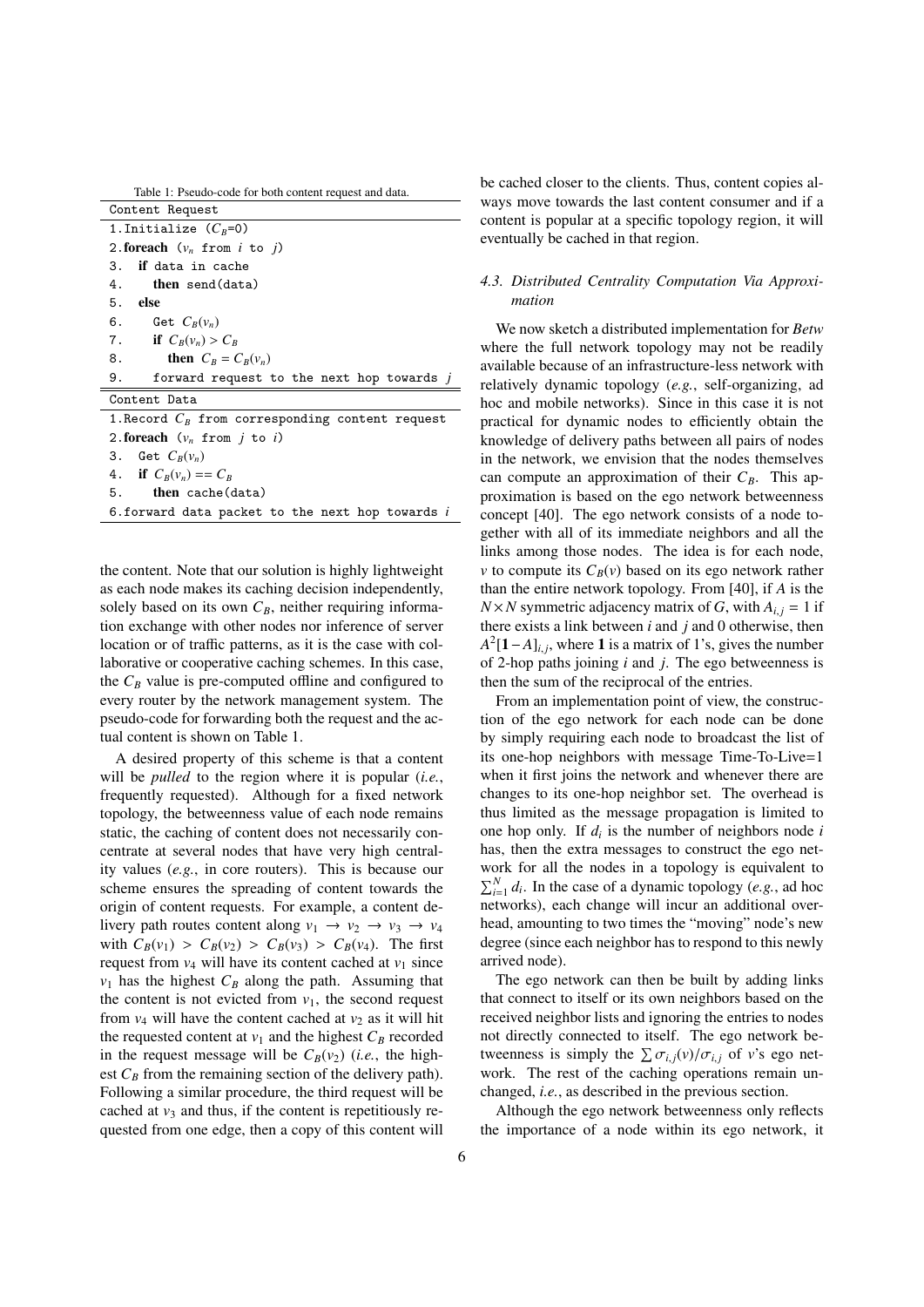has been found that it is highly correlated with its betweenness centrality counterpart in real-world Internet service provider (ISP) topologies [41]. Coupled with its low computation complexity (reduced from *O*(*NM*) 3 to  $O(d_{max}^2)$  where  $d_{max}^2$  is the highest node degree in the network), it presents itself as a good alternative for large / dynamic networks. This caching algorithm using ego network betweenness centrality along with the LRU cache eviction policy is referred to as *EgoBetw* hereafter. Referring back to Fig. 2, the outcome of *Betw* and *EgoBetw* is the same since  $v_3$  remains the node having the highest centrality value.

### 5. Performance Evaluation

# *5.1. Performance Metrics and Evaluation Methodology*

We use a custom-built simulator for the study of the dynamics of content caching in order to evaluate our proposal. All nodes in the simulator are cache-enabled and we perform the experiments based on the specifications described above for the different caching schemes.

Caching in networks aims to: (1) lower the content delivery latency whereby a cached content near the client can be fetched faster than from the server, (2) reduce traffic and congestion since content traverses fewer links when there is a cache hit and (3) alleviate server load as every cache hit means serving one less request. We use the *hop reduction ratio*,  $\beta$  as the metric to assess the effect of the different caching schemes on (1) and (2) above while we use the *server hit reduction ratio*, γ on (3).

$$
\text{Hop Reduction Ratio, } \beta(t) = \frac{\sum_{r=1}^{R} h_r(t)}{\sum_{r=1}^{R} H_r(t)} \tag{2}
$$

where  $H_r(t)$  is the path length (in hop count) from client(s) to server(s) requesting  $f_r$  from time  $t - 1$  to  $t$ and  $h_r(t)$  is the hop count from the content client to the first node where a cache hit occurs for  $f_r$  from  $t - 1$  to *t*. If no matching cache is found along the path to the server, then  $h_r = H_r$ . In other words, the hop reduction ratio counts the percentage of the path length to the server used to hit the content given caching in intermediate nodes. In a non-caching system,  $\beta = 1.0$ .

Server Hit Reduction Ratio, 
$$
\gamma(t) = \frac{\sum_{r=1}^{R} w_r(t)}{\sum_{r=1}^{R} W_r(t)}
$$
 (3)

where  $W_r(t)$  is the number of requests for  $f_r$  from  $t-1$  to *t* and  $w_r(t)$  is the number of server hits for  $f_r$  from time *t* − 1 to *t*. Note that high hop reduction does not directly translate to high server hit reduction.

We seek to draw insights from the inspection of network topologies with very different structural properties - (1) *k-ary* trees which have almost strict regular structure (*i.e.*, all nodes besides the root and leaves have the same  $k + 1$  degree) and (2) scale-free topologies following the Barabasi-Albert (B-A) power law model [42] which accounts for the preferential attachment property of the Internet topology and results in graphs with highly skewed degree distribution. It is interesting to note that the betweenness distribution of B-A graphs also follows the power law model [39].

Content requests for different content are generated based on Zipf-distribution with  $\sum_{r=1}^{R} \left( \frac{C}{r^{\alpha}} \right) = 1$  where the probability for a request for the  $r^{th}$  popular content is  $C/r^{\alpha}$  with  $\alpha$  being the popularity factor. We use  $\alpha = 1.0$ <br>and requests originate randomly from all podes<sup>4</sup>. Each and requests originate randomly from all nodes<sup>4</sup>. Each simulation run begins with all cache stores being empty (*i.e.*, cold start). The content population is randomly distributed in the network with each content object being hosted persistently in one server. Unless otherwise specified, the simulations are run with the following parameters: total simulation time = 200 s,  $\lambda$  = 5,000 request/s,  $R = 1,000$  and uniform cache store size = 100 content.

# *5.2. k-ary Tree Topologies*

# (a) Instantaneous Behavior

A *k-ary* tree is defined via two parameters, namely *k*, the spread factor, denoting the number of children each node has and *D* is the depth of the tree from root. We show in Fig. 3 the instantaneous behavior of the different caching schemes for both  $\beta$  and  $\gamma$  in a 5-level binary tree  $(k = 2, D = 4)$ . All caching schemes reach a stationary performance after a few seconds. We point out that since all simulations go through a *warm-up* phase, *CCN* always reaches the stable performance level first. This is due to its "*always cache*" policy.

We observe that both *Betw* and *Rdm* perform better than *CCN* for both metrics. Tracking the evolution of the cache stores over time revealed that this is due to the high cache replacement rate in *CCN*. Replacing cached content rapidly causes content often being evicted before the next matching request is received. The effect is

<sup>&</sup>lt;sup>3</sup>Based on the best known betweenness computation algorithm in U. Brandes, "A faster algorithm for betweenness centrality", Journal of Mathematical Sociology 25(2):163-177.

<sup>&</sup>lt;sup>4</sup>From our results, we note that the order of performance amongst the caching schemes remains unchanged for  $0.6 \le \alpha \le 1.5$ . So, the results presented here are valid for these values of  $\alpha$ .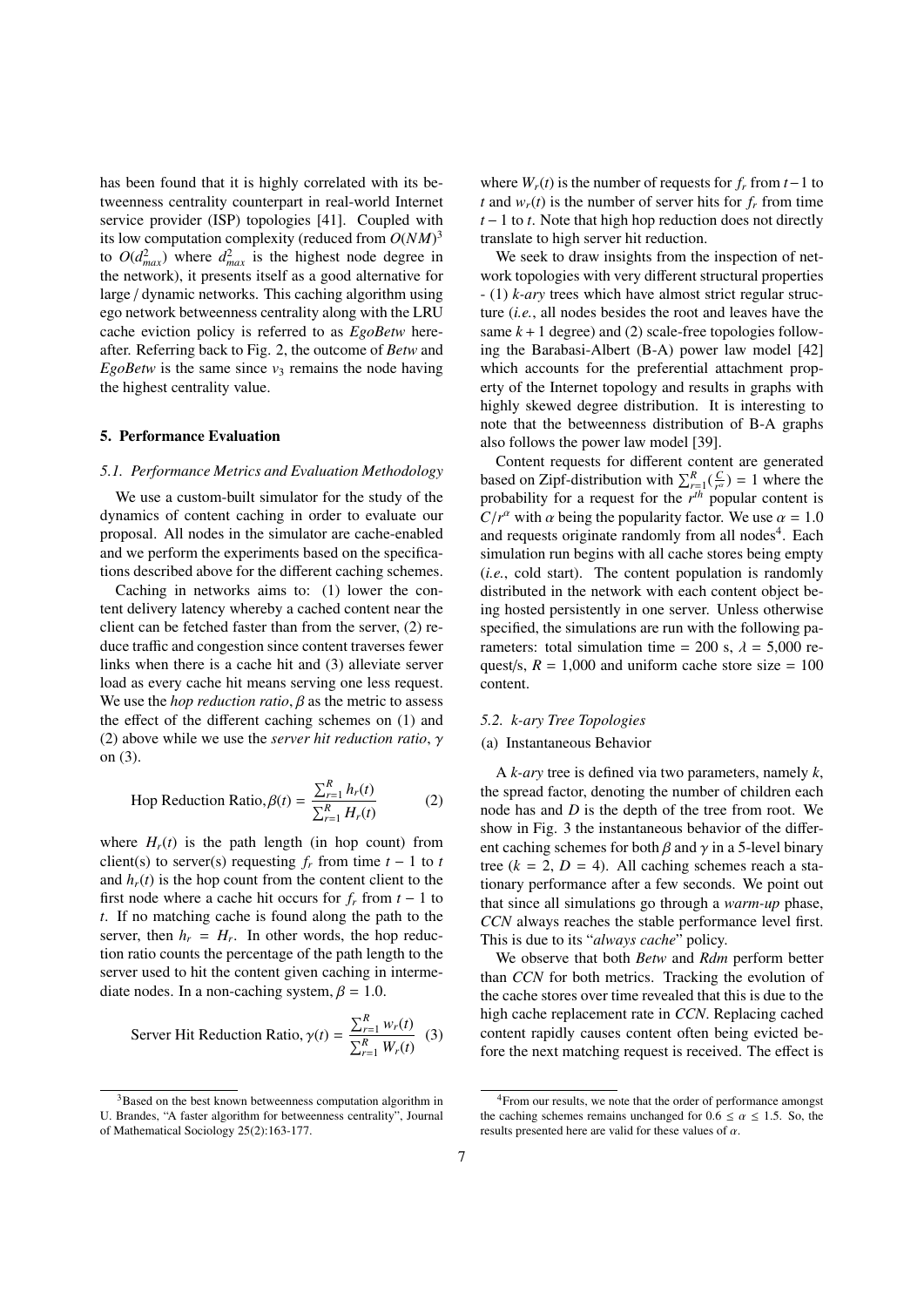

Figure 3: Instantaneous behavior of the caching schemes for a binary tree; (top)  $\beta$ , (bottom)  $\gamma$ .

magnified considering that the whole chain of caches on the delivery path is affected. This is the fundamental basis on why the counter-intuitive *"less for more"* caching scheme proposed here can be true. We further observe that the argument that caching selectively may increase cache miss is untrue in *k-ary* trees. We do find that there are more cache misses if the caching node is randomly selected rather than caching at nodes with high betweenness. Finally, an interesting observation is that instead of approximating the performance of the *Betw* scheme as it was meant to be, *EgoBetw* actually performs at the same level as *CCN*. This is due to the regularity of the topology whereby nodes between the root and the leaves have the same ego network and thus, have the same *CB*. Since the algorithm specifies that all nodes with equal highest  $C_B$  along the delivery path should cache, in this case *EgoBetw* is simply reduced to a similar behavior with *CCN*.

# (b) Effect of Topology Features on Performance

In *k-ary* trees, *D* affects the expected path lengths and *k* impacts the path diversity. We now study the validity of the previous observations in different configurations



Figure 4: Betw consistently outperforms the rest over different *D* (top) and *k* (bottom).

of  $k$ -ary trees by obtaining the  $\beta$  at 95% confidence interval for a range of depths and spread factors. Our results in Fig. 4 suggest that the caching schemes exhibit consistent behavior for different *k-ary* trees.

We find that while the performance distance between *CCN* and *Betw* remains approximately constant, *Rdm* does not exhibit such consistency. In general, *Rdm* always has the highest variance due to the randomness implicit to the algorithm. *Rdm* performs increasingly better in terms of hops saved when *D* is increased and *k* is decreased. This is due to the fact that each node has equal probability to cache content and in effect, distributes cache replacement operation uniformly across different nodes. In turn, this results in content being cached longer when compared to *CCN*. It increases the cache hit probability especially in topologies with very low number of content delivery paths. This, however, is counter-balanced by the increased number of branches in the topology, whereby a greater number of cache misses will occur. Our *Betw* scheme does not suffer from such a drawback since the caching node always has the highest probability of getting a cache hit and thus maintains stable cache hit (reducing server hits)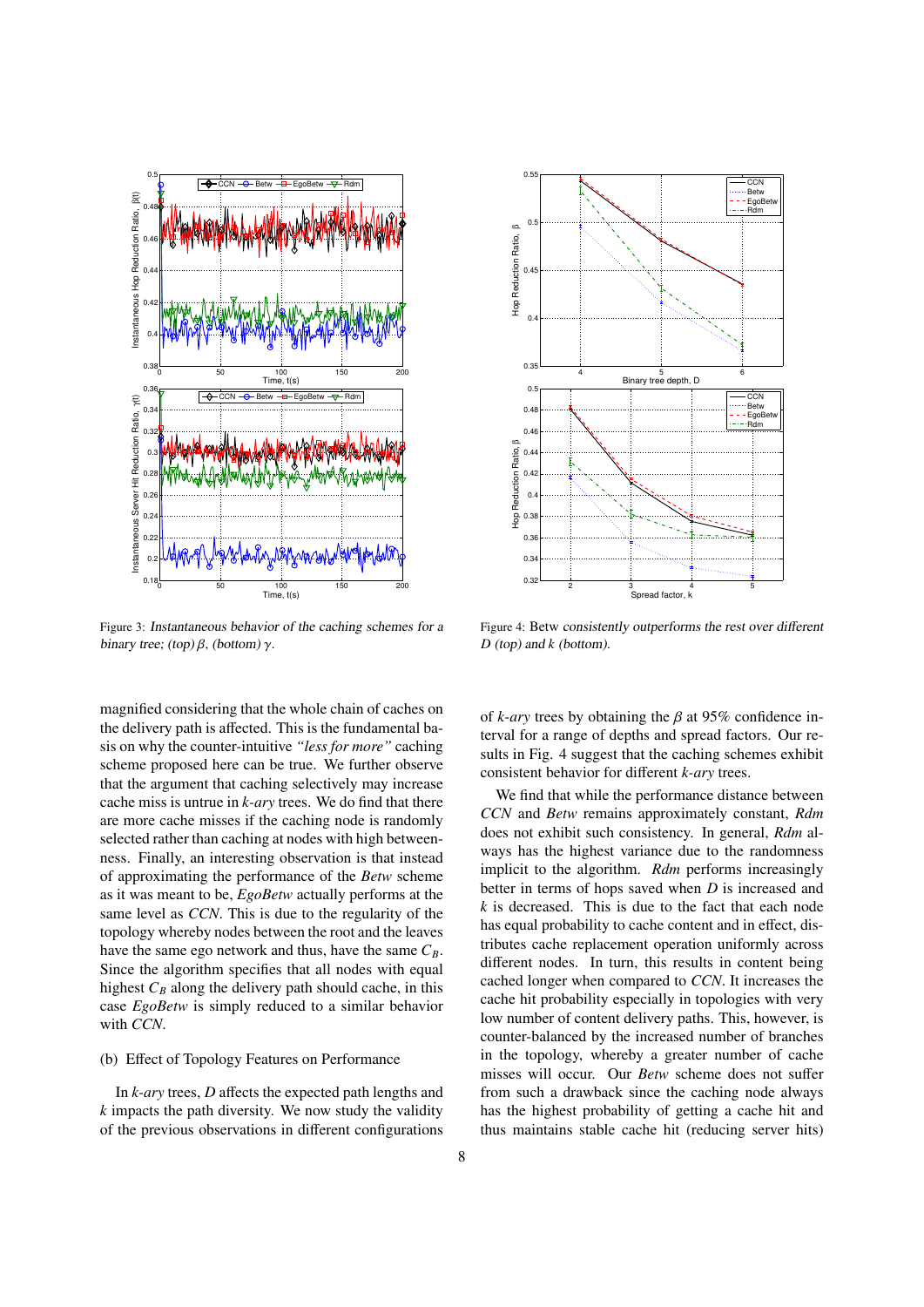and network resource gain (reducing the content delivery hop count).

# *5.3. Scale-free Topologies*

# (a) Instantaneous Behavior

Although regular graphs lend themselves to tractability in modeling, real-world Internet topologies are not regular but follow a power law degree distribution [42]. As such, we consider scale-free topologies following the construction method described in [42] (referred to as B-A graphs hereafter). We show in Fig. 5 the performance of the different caching schemes in a B-A graph with  $N=100$  over time. First and foremost, we see that the performance of both our centrality-based caching schemes (*Betw* and *EgoBetw*) perform better than *CCN* for both metrics and *EgoBetw* now approximates closely *Betw*. This is because, without the regular structure, the ego networks of the nodes within the B-A graphs reflect correctly their actual betweenness. This result, thus, suggests that the more scalable and distributed *EgoBetw* algorithm can be used for irregular graphs.

Second, we observe that *Rdm* no longer outperforms *CCN*. In fact, it performs at the same level as *CCN* with respect to hop reduction and due to the highly skewed degree distribution in the topology, it fails to alleviate load from the server (*i.e.*, it has the highest number of cache misses).

### (b) Effect of Topology Features on Performance

Unlike *k-ary* trees which are fully described via the tuple  $(k, D)$ , each generation of a B-A graph with the same parameters results in a different topology since the links are created based on a probability proportional to the attractiveness of existing nodes (*i.e.*, preferential attachment). We evaluate the caching schemes over 50 B-A graphs with  $N=100$  and mean degree  $= 2$ . From Fig. 6, both centrality-based caching schemes always perform better than the rest. The mean  $\beta$  achieved for *CCN*, *Betw*, *EgoBetw* and *Rdm* are 0.47581, 0.44583, 0.44845 and 0.47891 respectively. The variances obtained are 2.86357×10<sup>-4</sup> (*CCN*), 4.91978×10<sup>-4</sup> (*Betw*),<br>4.83752×10<sup>-4</sup> (*FgoBetw*) and 8.83494×10<sup>-4</sup> (*Rdm*), As <sup>4</sup>.83752×10<sup>−</sup><sup>4</sup> (*EgoBetw*) and 8.83494×10<sup>−</sup><sup>4</sup> (*Rdm*). As expected, *Rdm* has the highest variance. *Rdm* is worse than *CCN* in many cases, even with the topology having the same properties. This is due to the skewed node degree distribution of the graph that increases the probability of the scheme caching at nodes having low cache hit probability. Fig. 7 shows how ego network betweenness approximates betweenness in a B-A graph.



Figure 5: Instantaneous behavior of the caching schemes for a B-A graph; (top)  $\beta$ , (bottom)  $\gamma$ .



Figure 6: Performance with different B-A graphs  $(N = 100)$ .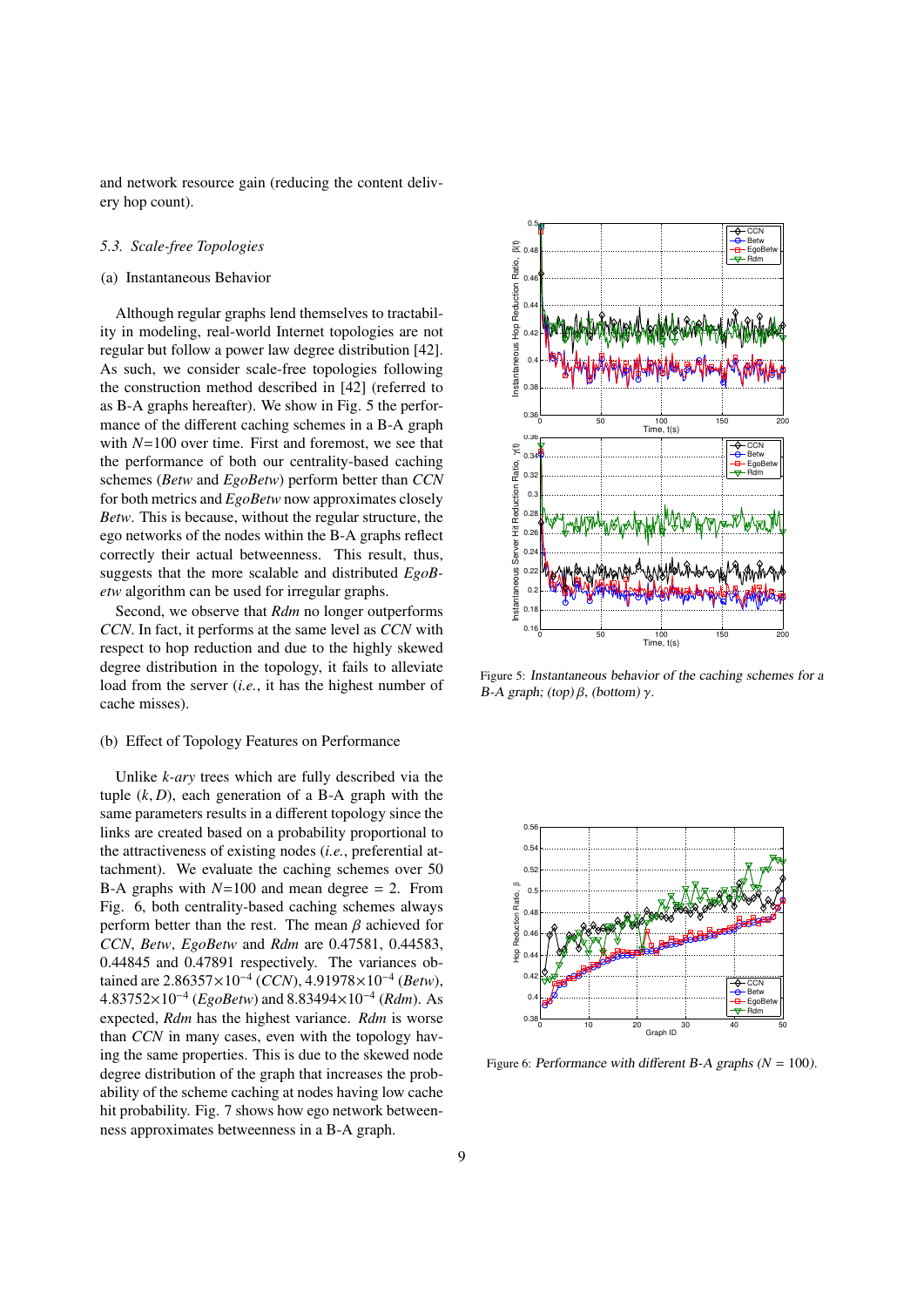

Figure 7: A sample ego network betweenness and betweenness values of the nodes in a B-A graph.

From Fig. 8 (top), we observe again that centralitybased caching schemes provide the best hop reduction ratio while *Rdm* exhibits inconsistent gain across B-A graphs with different sizes. We observe that as the size of the topology increases, *Rdm* gradually performs worse than *CCN*. The power-law distribution of betweenness in B-A graphs plays a vital role in this phenomenon as it results in high number of nodes having low probability of getting a cache hit. Since *Rdm* does not differentiate the centrality of the nodes, there is higher probability of *Rdm* caching at these *"unimportant"* nodes. Note that this observation is untrue for *k-ary* trees (the case when *D* is increased) due to the high number of overlapping shortest paths (an obvious example being the string topology).

From Fig. 8 (bottom), we see that different request intensities do not affect the order of performance amongst the caching schemes. This is due to the fact that all caching schemes converge to a stable performance level (cf., Fig. 1, 3 and 5).

In Table 2, we provide representative results of the different caching schemes across the different topologies in terms of number of hops and server hits saved. It is clear that *Betw* reliably achieves better gains (both in terms of hop and server hit reduction) in comparison to *CCN*. For instance, it reduces server hits over 30% and hop count over 17% in comparison to *CCN* in the string topology.

### *5.4. Real AS-level Topologies*

To further verify our findings, we proceed to assess the caching performance of the different caching



Figure 8: Hop reduction ratio for different B-A graph sizes (top) and request rates,  $\lambda$  (bottom).

schemes in a real-world Internet topology. We focus on a large domain-level topology, extracting a subtopology from the CAIDA dataset [43]. The topology is rooted at a tier-1 ISP (AS7018) and contains 6,804 domains and 10,205 links. We do not aggregate stub domains while sibling domains / links are not considered. In a similar manner to the previous simulation setup, all content servers and clients are randomly distributed across the topology. Fig. 9 shows both the hop reduction and server hit reduction ratios achieved in this setup.

The results show that the different caching schemes behave in a similar fashion to the B-A graphs but not to *k-ary* trees, reinforcing the notion that B-A graphs reflect better real network topologies. These results further confirm the validity of our centrality-based caching scheme even in large-scale real network topologies. We provide in Table 3 the mean and variance of  $\beta$  and  $\gamma$ at stable operation phase (*i.e.*, after the initial transient phase).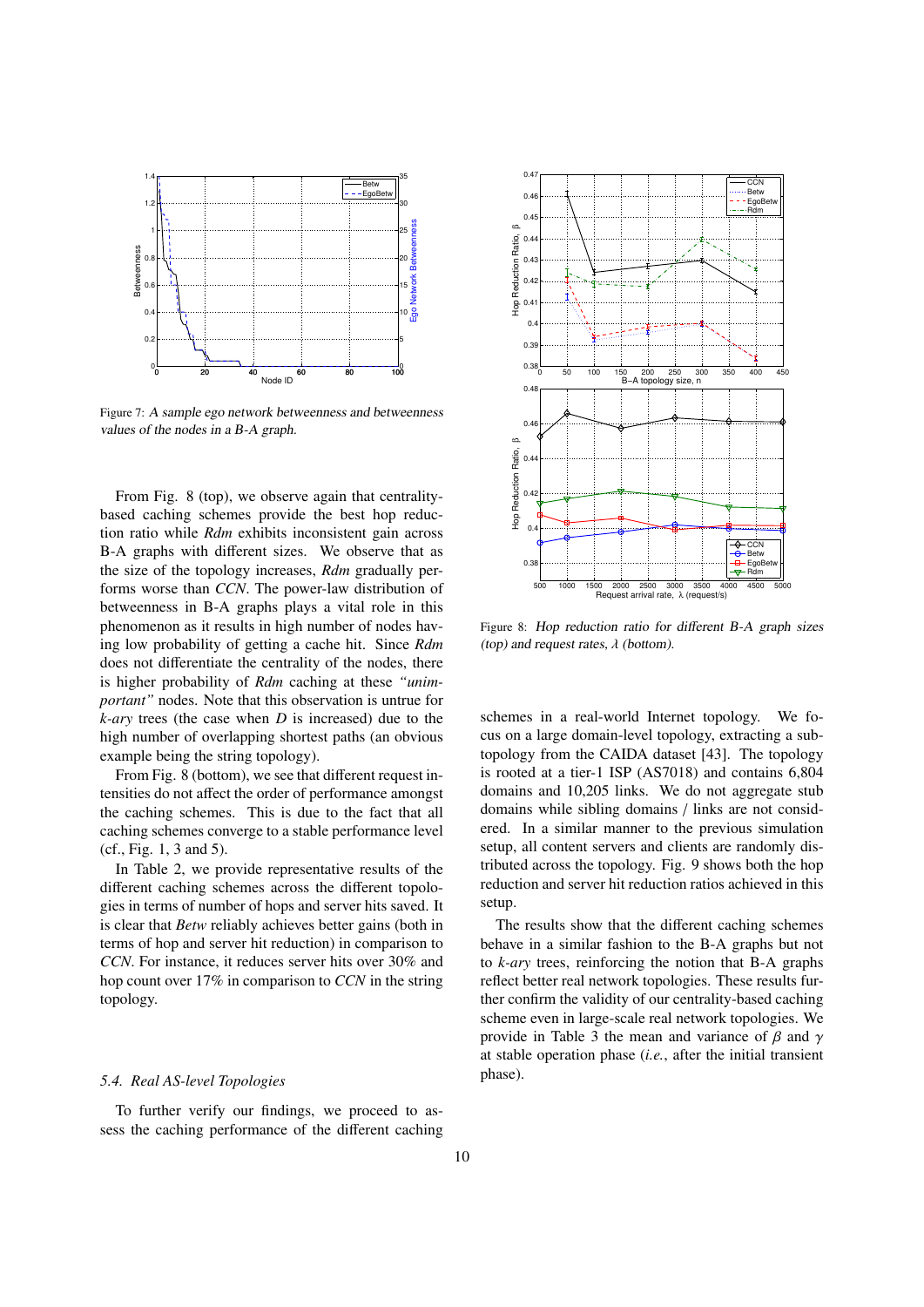Table 2: Sample performance achieved after 200s in different types of topology.

| Caching       | String $(D=10, k=1)$ |            | $k$ -ary Tree (D=4, $k=2$ ) |            | $B-A (N=100)$ |            |
|---------------|----------------------|------------|-----------------------------|------------|---------------|------------|
| <b>Scheme</b> | $\Sigma h$           | $\Sigma w$ | $\Sigma h$                  | $\Sigma w$ | $\Sigma h$    | $\Sigma w$ |
| <b>CCN</b>    | 2.6839.45            | 498,603    | 2,684,325                   | 299,657    | 2,137,015     | 211,852    |
| <b>Betw</b>   | 2,211,248            | 337.362    | 2,331,061                   | 203,673    | 2.045.852     | 204,479    |
| EgoBetw       | 2.680.614            | 497.146    | 2,698,153                   | 301,797    | 2.074.089     | 207,628    |
| Rdm           | 2,206,002            | 377.289    | 2,386,569                   | 277,575    | 2.195.303     | 291,560    |

Table 3: The mean and variance of the performance achieved after the initial transient phase in different types of topology.

| Metric   | Caching     | $k$ -ary Tree (D=4, $k=2$ ) |                          | $B-A (N=100)$ |                          | Real Internet $(N=6,804)$ |                          |
|----------|-------------|-----------------------------|--------------------------|---------------|--------------------------|---------------------------|--------------------------|
|          | Scheme      | Mean                        | Variance                 | Mean          | Variance                 | Mean                      | Variance                 |
| β        | <b>CCN</b>  | 0.46346                     | $4.24717 \times 10^{-5}$ | 0.42315       | $3.01174 \times 10^{-5}$ | 0.56849                   | $3.31567 \times 10^{-5}$ |
|          | <b>Betw</b> | 0.40216                     | $2.78626 \times 10^{-5}$ | 0.39235       | $2.58357 \times 10^{-5}$ | 0.51832                   | $3.55136 \times 10^{-5}$ |
|          | EgoBetw     | 0.46580                     | $4.64435 \times 10^{-5}$ | 0.39390       | $2.5936 \times 10^{-5}$  | 0.51605                   | $2.81248 \times 10^{-5}$ |
|          | Rdm         | 0.41187                     | $2.044 \times 10^{-5}$   | 0.41981       | $2.59586 \times 10^{-5}$ | 0.55843                   | $1.90826 \times 10^{-5}$ |
| $\gamma$ | <b>CCN</b>  | 0.29924                     | $4.36482 \times 10^{-5}$ | 0.21869       | $3.2002 \times 10^{-5}$  | 0.35137                   | $4.67507 \times 10^{-5}$ |
|          | <b>Betw</b> | 0.20298                     | $2.89143 \times 10^{-5}$ | 0.19390       | $3.24316 \times 10^{-5}$ | 0.19005                   | $1.20289 \times 10^{-4}$ |
|          | EgoBetw     | 0.30121                     | $4.64179 \times 10^{-5}$ | 0.19877       | $3.02138 \times 10^{-5}$ | 0.18697                   | $1.14169 \times 10^{-4}$ |
|          | Rdm         | 0.27729                     | $3.00353 \times 10^{-5}$ | 0.26913       | $5.30707 \times 10^{-5}$ | 0.33394                   | $1.28169 \times 10^{-4}$ |
|          |             |                             |                          |               |                          |                           |                          |



Figure 9: Instantaneous behavior of the caching schemes in a large-scale real Internet topology; (top)  $\beta$ , (bottom)  $\gamma$ .

# *5.5. Caching Operation Overhead*

From the above, we have shown the consistent gain of *(Ego)Betw* in terms of cache hit and server hit. In this section, we provide an illustration on how much less caching is done to achieve this gain. We measure the number of caching operations (*i.e.*, the actual process of storing and evicting content in the nodes). Fig. 10 shows the recorded number of caching operations for the different caching schemes in a  $k$ -ary tree with  $k = 2$ and  $D = 5$  and a B-A graph with  $N = 100$ .

*CCN* always has the highest number of caching operations compared to the others since it caches nonselectively in every node along the delivery path. Also, it is apparent that the caching operation of *CCN* is highly dependent on the length of the content delivery paths. We tracked the path length of each content request between the content server and user and found that the average path lengths are 5.78 hops and 2.87 hops for the binary tree and B-A graph respectively. Note that the B-A graph has smaller average path length, albeit having a higher number of nodes. This is due to the existent of highly connected hubs (*i.e.*, small-world effect) in B-A graphs.

*Betw*, however, caches approximately 69% and 64% less than what *CCN* needed in a *k-ary* tree and B-A graph respectively. *EgoBetw* exhibits similar behavior a in B-A graph but not in *k-ary* tree. The reason for this is simply because all the nodes that are not root or leaf nodes have the same  $C_B$  values and thus, will all cache.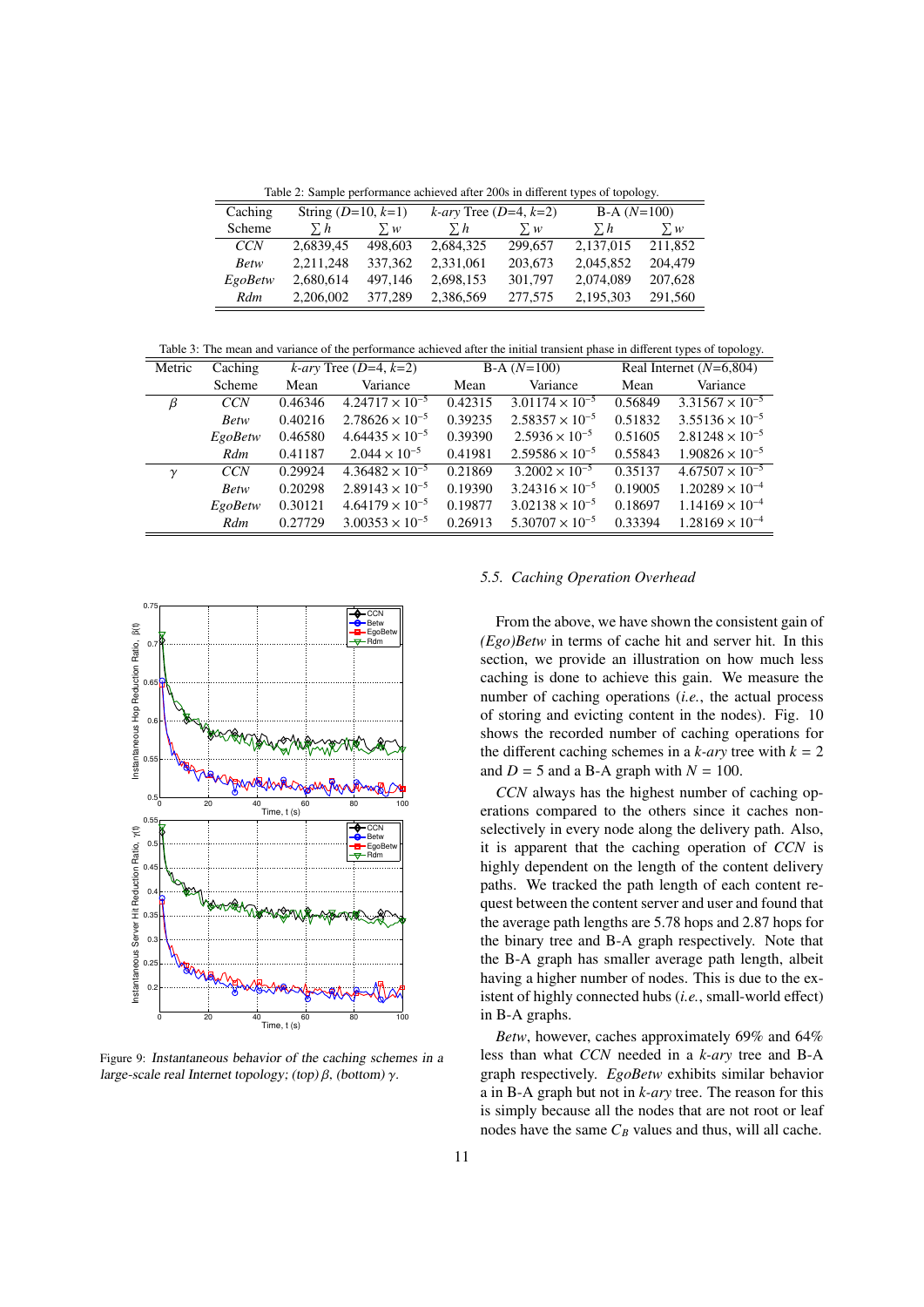

Figure 10: Number of caching operations for the different caching schemes; (top) k-ary tree, (bottom) B-A graph.

# 6. Characterization of *Betw*

In this section, we find the graph invariant that controls the effectiveness of our *Betw* caching scheme. We have, so far, loosely used the terms "regular" and "non-regular" for describing the topologies used in our studies. However, none of the graphs we considered is strictly regular. Thus, we require a more formal property to characterize the use of betweenness in the caching scheme. En route caching schemes are sensitive to the detail of the network structure and thus, a specific index describing the topology as a whole (*e.g.*, graph diameter, spectral radius *etc.*) cannot predict their effectiveness. Our investigation has revealed that instead of the more commonly used degree distribution (*e.g.*, used in the classification of network types [44][45]), our *Betw* caching scheme is dependent on the betweenness distribution. In the remainder of this section, we show that (1) our *Betw* scheme will better the performance of *CCN* as long as the betweenness distribution follows a power law,  $P_B \sim k^{-c}$  and (2) the degree distribution of the topology does not directly affect the performance.

For the overlay network of the union of all shortest paths, [39] has analytically found that the between-



Figure 11: 5-ary tree; (top) Betweenness, (bottom) Ego network betweenness.

ness distribution follows an inverse power law for *k-ary* trees and inverse square power law for scale-free trees. Meanwhile, [37] and [46] have empirically verified that the betweenness distribution for scale-free graphs and Internet AS networks follow power law. We show the pdf, cdf and rank (*i.e.*, log-log plot of sorted values) of betweenness and ego network betweenness distributions for a sample *5-ary* tree and 100-node B-A graph used in our study in Fig. 11 and Fig. 12 respectively and observe agreement on the power law property of the graphs with previous findings.

In addition to that, rank plots also graphically explain the reason on the ineffectiveness of *EgoBetw* scheme in *k-ary* trees. While there are *D* levels of betweenness values, the ego network betweenness values are always only two (root and leaf nodes constitute one level while the rest of the nodes form the other). As such, regardless of *D* and *k* of the tree, the *EgoBetw* scheme will always approximate *CCN* in a *k-ary* topology.

We leverage the simplicity and tractability properties of the Erdős-Rényi (ER) graph model to test the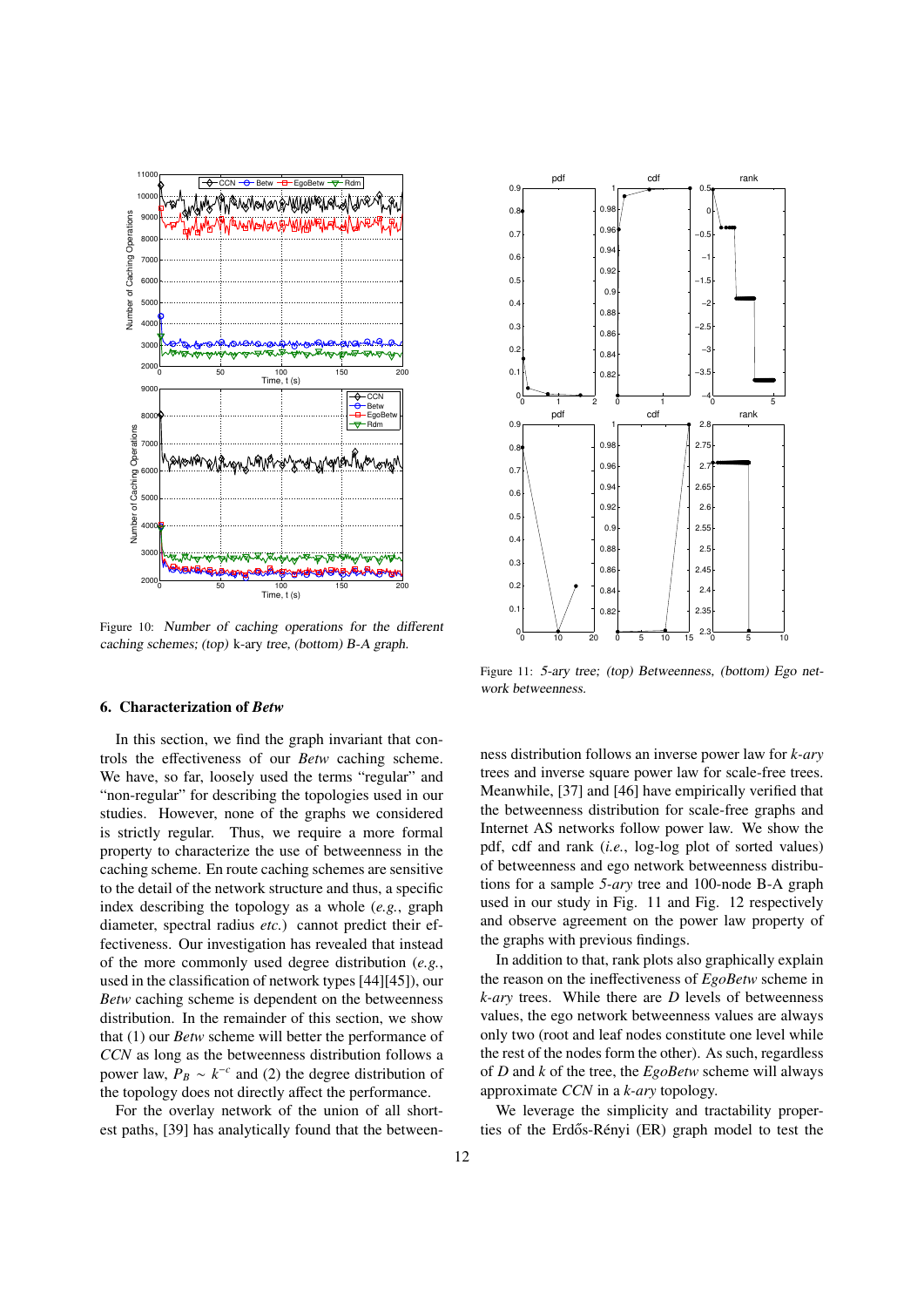

Figure 12: B-A graph; (top) Betweenness, (bottom) Ego network betweenness.

effectiveness of our *Betw* caching scheme relative to the baseline *CCN* approach under different betweenness distributions. In the ER model, for a given number of nodes, a link randomly connects a pair of nodes with probability  $p_r$  independent of all other links. In our experiment, we construct a set of ER graphs with  $N=100$  nodes and  $p_r=0.05$ . The value of  $p_r$  is specifically chosen to be above the sharp threshold for connectedness (*i.e.*,  $p_r > p_r^c = ln(N)/N$ ) to ensure fully connected graphs while at the same time sufficiently connected graphs while at the same time sufficiently small (link density  $= \frac{L}{\binom{N}{2}} = p_r$  where *L* is the number of links) to avoid a highly meshed topology; this is because caching is of little significance in such cases because most nodes can reach each other directly without intermediate nodes. For instance, in the extreme case of a fully meshed topology, caching is redundant as it will provide no gain but instead will incur cost (*e.g.*, DRAM).

Next, we evaluate both *Betw* and *CCN* schemes for these ER graphs with edge disorder (weighted network scenario) where non-uniform link weights are applied to the links independent of the degrees of the vertices involved. By using the same set of graphs, we fix the degree distribution for each one while by varying the disorder regime (through altering the link weight distribution), we obtain different betweenness distributions for the same graph.

Specifically, we consider non-negative independent and identically distributed (i.i.d) link weights in an additive setup to create different betweenness distributions in the same graph by controlling the disorder of the graph. For this purpose, we follow [47] (Chapter 16) to use the polynomial link weight distribution

$$
F_w(x) = x^{\alpha} \mathbf{1}_{x \in [0,1]} + \mathbf{1}_{x \in (1,\infty)}, \ \alpha > 0 \tag{4}
$$

where  $\mathbf{1}_x$  equals one if x is true and zero otherwise. When  $\alpha \rightarrow 0$ , the content delivery paths are mainly determined by the highest link weight of the constituent links. This corresponds to a strong disorder limit. In this disorder regime, each path between two nodes is characterized by the maximum link weight along that path and the shortest path is simply the path with the minimal maximum link weight between the two nodes. To create a weak disorder limit, we simply revert to constant link weights (*i.e.*, non-weighted networks). In a weakly disordered system, most, if not all, of the links in a path contribute to the determination of the shortest path between two nodes.

Essentially, changing the link weight distribution results in a different set of shortest paths for the graph and thus a different disorder limit is achieved. The aim of creating the strong/weak disorder is to obtain different betweenness distributions for the same graph so that we can test the effectiveness of *Betw* independently of the degree distribution. Note that the betweenness of a node is directly related to the paths involving that node. The relationship between link weights and betweenness is outside the scope of this paper. Readers can find related discussions in [39][46]. The hop reduction ratio obtained for both disorder regimes are shown in Fig. 13.

It has been known that ER networks exhibit exponentially decaying betweenness distribution in the weak disorder limit and power law betweenness distribution in the strong disorder limit [37]. From the results, we found that *Betw* performs on a similar level to *CCN* when the betweenness distribution does not follow a power law (weak disorder limit) but performs better than the *CCN* when the betweenness distribution follows a power law (strong disorder limit). This result is consistent with the whole set of ER graphs we generated. Coupled with the evidence provided in section 5, we conclude that the power law betweenness distribution ensures the effectiveness of *Betw*.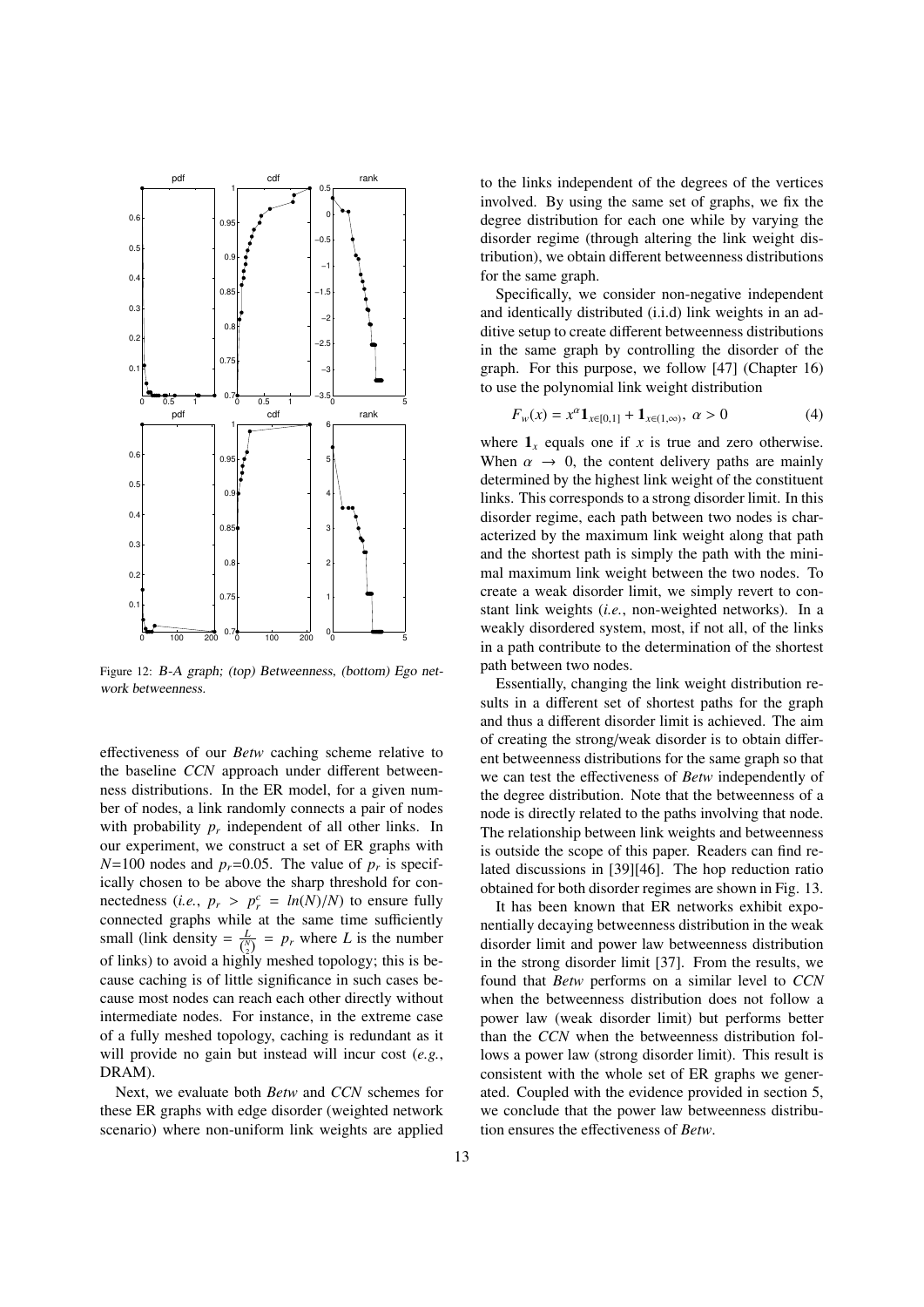

Figure 13:  $\beta$  for both weak disorder (top) and strong disorder (bottom) limits.

Furthermore, because of the fact that the different performances are obtained in the same ER graph, we also conclude that the degree distribution does not directly determine the effectiveness of our *Betw* scheme. This further implies that the caching performance is influenced by the delivery paths rather than the degree of the nodes involved in the delivery paths.

# 7. Discussions

### *7.1. Variants*

In this section, we discuss two simple variants to our *Betw* scheme which intuitively at first glance may be able to enhance further the performance of *Betw*. However, as we have shown throughout this paper, in terms of caching in ICN, the caching gain does not increase with the number of times a content is cached along the delivery path.

First, instead of only the node with the highest centrality, we can consider to relax it so that more than one top ranked nodes cache the content (*e.g.*, the two nodes having the highest  $C_B$  values cache the content). The implication to the caching operation is that both the request and the content packets have to record and carry more  $C_B$  values and thus incur higher overhead (more control information).

A second variant to this is the use of a threshold. Any node having its  $C_B$  greater than the threshold caches the content it forwards. In this case, if a delivery path involves many highly central nodes, then the content will be cached more times. However, the tuning of the threshold is not straightforward, especially when multiple domains are involved. In fact, agreement will have to be reached between different domains.

In both variants, the resulting effect is simply an increment to the number of nodes a content is cached per request. As we have shown in our results, counterintuitively, caching more does not necessarily translate to better gain. In fact, if we extrapolate to the extreme case where the number of times a content is cached per delivery is equal to or higher than the diameter of the topology, the performance of both variants will be simply reduced to the same performance as *CCN* which is worse than *Betw*.

### *7.2. Business Model Implications*

Realising ICN and its corresponding caching paradigm in the real world will involve some fundamental changes to today's business model [48]. Currently, content storage in a domain is mainly managed by CDN companies, leaving ISPs to passively transfer bits from one point to the other. ISPs have no control or power over what is stored/cached within their own domain. In-network caching inherently changes the current state of affairs, providing ISPs with the advantage of managing what is to be cached in their own network. This might call for a change in the business relationships between content providers, CDN operators and ISPs. Although this is the case with any in-network caching approach, here we discuss associated aspects that will potentially affect business relationships among Internet players when implementing the proposed centralitybased approach to in-network caching.

The proposed centrality-based caching scheme can be implemented to indiscriminately support all content that traverse a domain, or could be implemented for selected content only. In the former case, we do not expect that business relationships between Internet players will be altered. In the latter case, decisions could be based on the ISP's own view of which content are or expected to become popular. In a similar fashion to the first case, where ISPs cache indiscriminately all content, business relationships between the ISP and respective content providers stay intact.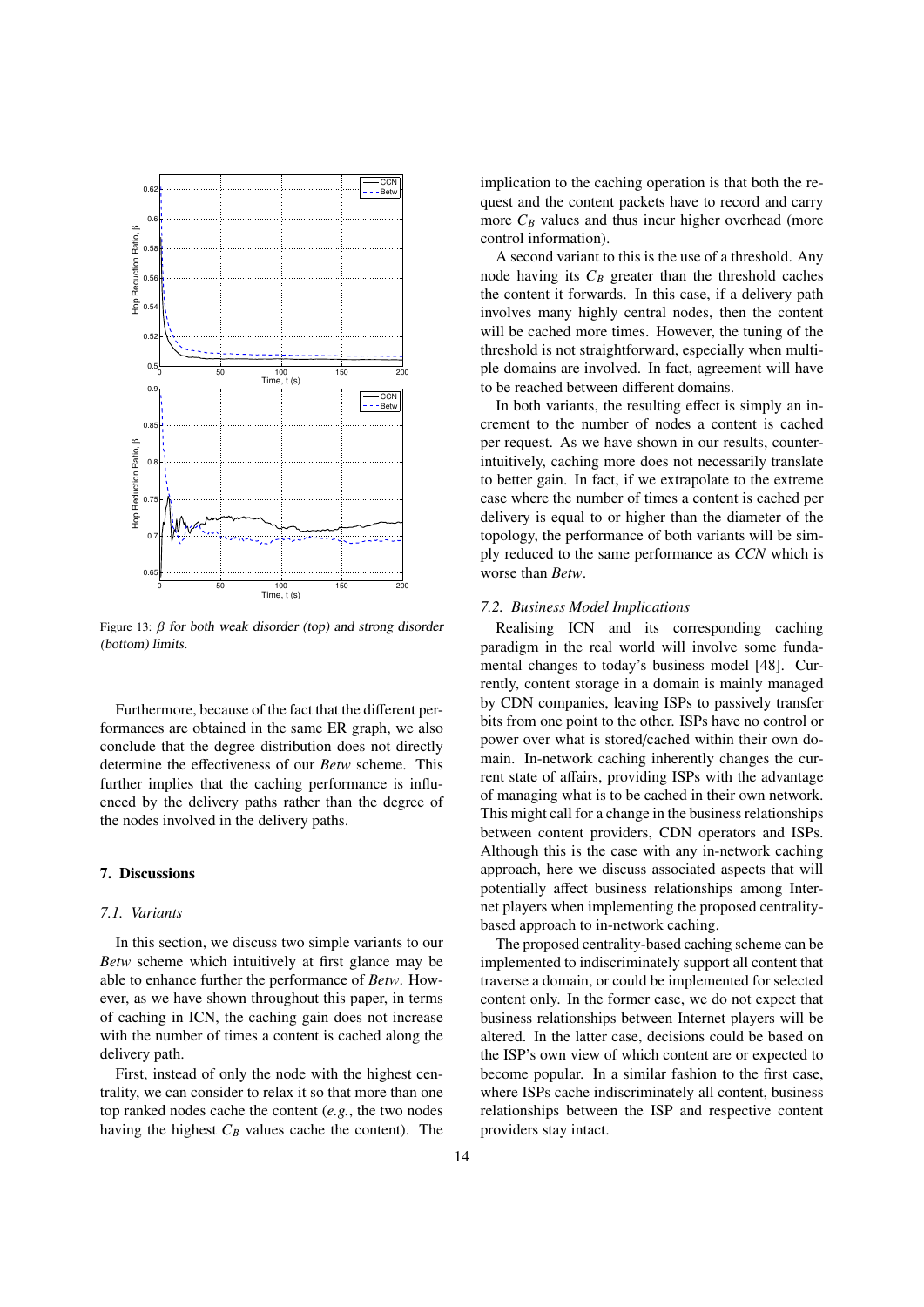The rules, however, may have to change if the ISP's decisions on what to cache are based on agreements between the ISPs and content providers. That is, if content providers request (and pay for) caching of specific content within a domain, then this content would have to be explicitly tagged and given priority at the highest centrality node. In turn, this could trigger a chain of changes with respect to the contracts between the content provider and the CDN operator. For example, to maintain its revenue, the content provider would seek to reduce the amount of money it is paying to the CDN operator. We expect that this will be the case for any proposed in-network caching scheme; we also expect that the billing schemes will be mainly based on the performance of the caching scheme in question.

However, the exact benefits for each Internet market player, as well as the detailed rules that would regulate this market are a subject of a different study. We note that in-network caching and ICN in general calls for a significant re-examination of the current Internet business models.

### *7.3. Misbehaving Nodes*

Since both the proposed centrality-based caching schemes are dependent on the  $C_B$  values, concerns may be raised regarding the consequences if these values are tinkered. First of all, we note that such a situation should not happen for a network under the administration of a single operator since all the routers are owned and controlled by the same owner. A compromised node should be easily detected. However, infrastructureless wireless networks may be more susceptible to such misbehaviour.

Two misbehavior possibilities are foreseen:

- Low  $C_B$  a node may artificially advertise a very low value of  $C_B$  (*e.g.*, 0.0) to avoid caching any content. In this case, this misbehaving node will simply be seen as a non-participating node in the network. It will enjoy the benefit of in-network caching provided by others but not contribute to the enhancement of the content delivery (parasitic behaviour). However, such nodes do not affect the overall performance of the centrality-based caching schemes. In fact, we expect some nonconforming nodes to exist in the network (especially during the early deployment phase of ICN).
- High  $C_B$  a node may artificially advertise a very high value of  $C_B$ . In this case, this misbehaving node will be selected to cache all the content that traverses it. If this misbehaving node does not

cache the content, then it nullifies the caching gain of all the content delivery paths that involve the said node. Paths that do not include this node will not be affected. Also, the actual content delivery will still operate as normal.

For *Betw*, a misbehaving node can easily be detected since the *C<sup>B</sup>* values are centrally computed. For *Ego-Betw*, a possible way to detect such a node is to have the neighboring node(s) cross-check with the target's node's neighbor(s) since each node has to broadcast its list of immediate neighbors during the  $C_B$  computation phase. If no response / acknowledgement is received from the neighbors, then it is clear that the node is attempting to inflate its  $C_B$  by advertising non-existent neighbors. The detailed security mechanism and its implications (*e.g.*, signalling overhead for detecting the malicious nodes) is outside the scope of this paper and will be explored in our future work.

### 8. Summary and Conclusions

We argue against the necessity of an indiscriminate in-path caching strategy in ICN and investigate the possibility of caching less in order to achieve higher performance gain. We first demonstrated that a simple random caching strategy (*Rdm*) can outperform (though inconsistently) the current pervasive caching paradigm under the conditions that the network topology has low number of distinct content delivery paths and high average delivery path length. We, then, proposed a caching strategy based on the concept of betweenness centrality (*Betw*) such that content is only cached at the nodes having the highest probability of getting a cache hit along the content delivery path. Our design ensures the content always spreads towards content users and thus reduces the content access latency. We also proposed an approximation of it (*EgoBetw*) for scalable and distributed realization in dynamic network environments where the full topology cannot be known *a priori*.

We compared the performance of our proposals against the ubiquitous caching of the CCN proposal [2] (*CCN*). Based on our extensive simulations, we observed that *Betw* consistently achieves the best hop and server reduction ratios across topologies having different structural properties without being restricted by the operating conditions required by *Rdm*. Our results further suggest that *EgoBetw* approximates closely *Betw* in non-regular topologies (*e.g.*, B-A graphs) and thus presents itself as a practical candidate for the deployment of this approach. Besides synthetic topologies (*i.e.*, *k-ary* trees and B-A graphs), the observations were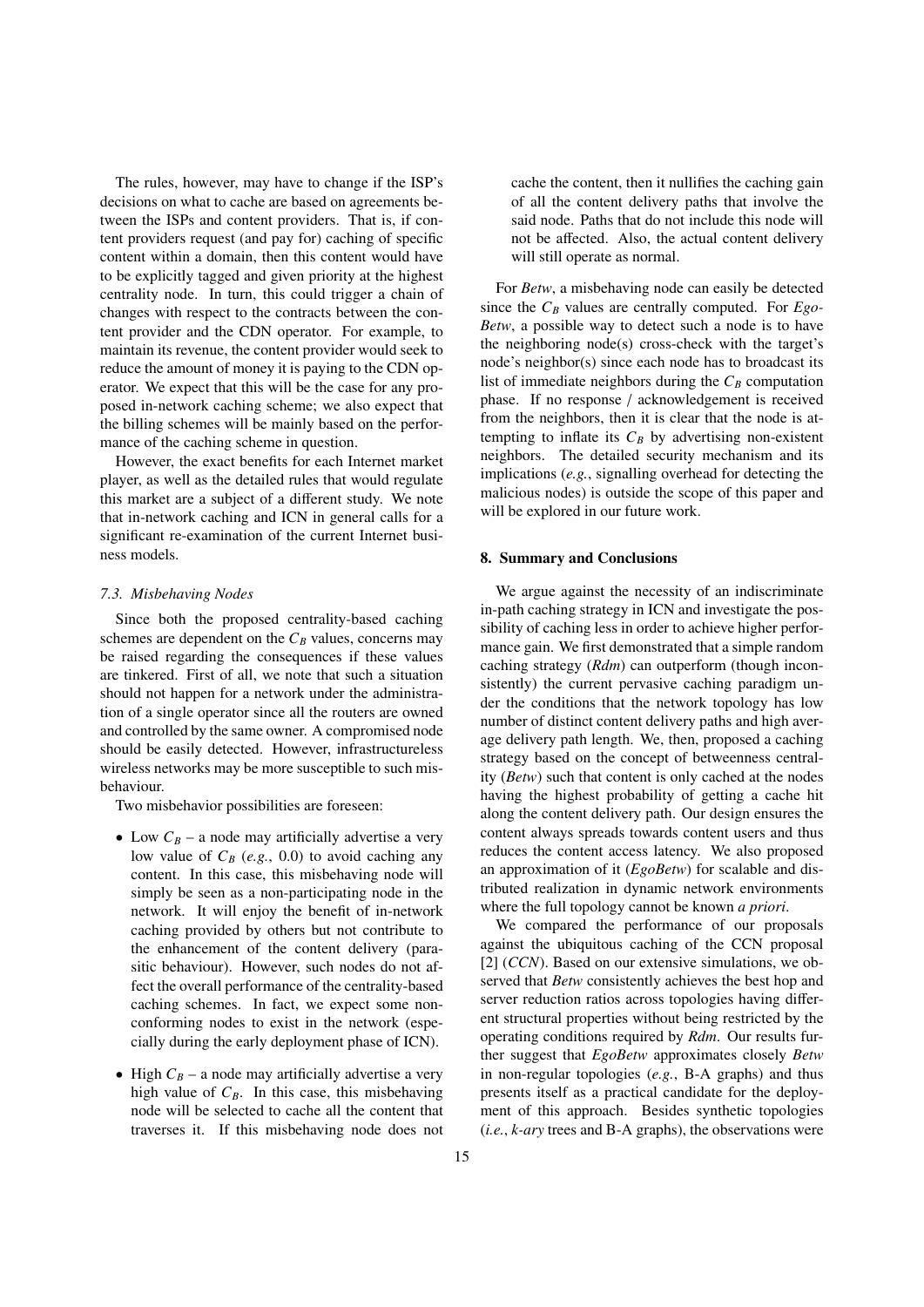further verified through a large-scale real Internet topology. We also showed that the caching overhead of *CCN* is more than 60% higher than our *Betw*. Thus, we conclude that indeed caching less can actually achieve more and that our proposed *(Ego)Betw* approach is a potential candidate for realizing this promise. In our investigation we also found that the caching schemes tend to be sensitive to the detail of network structure. We identified that the effectiveness of *Betw* is dependent on the betweenness distribution and found that topologies that exhibit power law distribution (*e.g.*, Internet AS and WWW networks) ensure its effectiveness.

### 9. References

- [1] T. Koponen, *et al.*, "A Data-oriented (and Beyond) Network Architecture," Proc. ACM SIGCOMM, Kyoto, Japan, Aug. 2007.
- [2] V. Jacobson, *et al.*, "Networking Named Content," Proc. ACM CoNEXT, 2009, pp.1-12.
- [3] D. Trossen *et al.*, "Conceptual Architecture: Principles, Patterns and Sub-components Descriptions," May 2011. http://www.fp7 pursuit.eu/PursuitWeb/
- [4] P. Jokela, *et al.*, "LIPSIN: Line Speed Publish/Subscribe Internetworking", Proc. ACM SIGCOMM, Barcelona, Spain, 2009.
- [5] G. Garcia, A. Beben, F.J. Ramon, A. Maeso, I. Psaras, G. Pavlou, N. Wang, J. Sliwinski, S. Spirou, S. Sousos, E. Hadjioannou, "COMET: Content Mediator Architecture for Content-aware Networks", Proc. of the Future Network and Mobile Summit 2011, Warsaw, Poland, IEEE, June 2011.
- [6] G. Pavlou, N. Wang, W. K. Chai and I. Psaras, "Internet-scale Content Mediation in Information-centric Networks", Annals of Telecommunications, Special Issue on Networked Digital Media, Springer 2012, (DOI) 10.1007/s12243-012-0333-8.
- [7] W. K. Chai, *et al.*, "CURLING: Content-ubiquitous resolution and delivery infrastructure for next-generation services," IEEE Commun. Mag., vol. 49, no. 3, pp. 112-120, 2011.
- [8] L. Rizzo and L. Vicisano, "Replacement policies for a proxy cache," *IEEE*/*ACM Trans. on Netw.*, vol. 8, no. 2, pp. 158-170, 2000.
- [9] P. B. Danzig, R. S. Hall and M. F. Schwartz, "A case for caching file objects inside internetworks," ACM SIGCOMM, Sept. 1993, pp. 239-243.
- [10] P. Krishnan, D. Raz and Y. Shavitt, "The cache location problem," *IEEE*/*ACM Trans. on Netw.*, vol. 8, no. 5, pp. 568-582, Oct. 2000.
- [11] I. Psaras, R. Clegg, R. Landa, W. K. Chai and G. Pavlou, "Modelling and evaluation of CCN-caching trees," Proc. of IFIP Networking, Valencia, Spain, May 2011.
- [12] W. K. Chai, D. He, I. Psaras and G. Pavlou, "Cache "less for more" in information-centric networks," Proc. of IFIP Networking, Prague, Czech Republic, May 2012.
- [13] G. Carofiglio, M. Gallo, L. Muscariello and D. Perrino, "Modelling data transfer in content centric networking," Proc. International Teletraffic Congress (ITC), 2011.
- [14] S. Arianfar, P. Nikander, and J. Ott, "Packet-level caching for information-centric networking," Finnish ICT-SHOK Future Internet Project, Tech. Rep., 2010.
- [15] A. Dan and D. Towsley, "An approximate analysis of the lru and fifo buffer replacement schemes," ACM SIGMETRICS, 1990.
- [16] P. Jelenkovic, A. Radovanovic and M. S. Squillante, "Critical sizing of lru caches with dependent requests," Journal of Applied Probability, vol. 43, no. 4, pp. 1013-1027, 2006.
- [17] N. Laoutaris, *et al.*, "Distributed selfish caching," *IEEE Trans. on Parallel and Distributed Systems*, vol. 18, no. 10, 2007.
- [18] G. Dán, "Cache-to-Cache: Could ISPs cooperate to decrease peer-to-peer content distribution costs?," *IEEE Trans. on Parallel and Distributed Systems*, vol. 22, no. 9, 2011.
- [19] H. Che, Y. Tung and Z. Wang, "Hierarchical web caching systems: modelling, design and experimental results," *IEEE Journ. on Selected Areas of Communications*, 20(7), 2002.
- [20] N. Laoutaris, H. Che and I. Stavrakakis, "The LCD interconnection of LRU caches and its analysis," Performance Evaluation, vol. 63, no. 7, pp. 609-634, Jul. 2006.
- [21] A. Heddaya and S. Mirdad, "Webwaye: Globally balanced fully distributed caching of hot published documents," Proc. IEEE IntÕl. Conf. Distributed Computing Systems, Baltimore, MD, May 1997, pp. 160-168.
- [22] L. Zhang, S. Floyd and V. Jacobson, "Adaptive web caching," in NLANR Web Cache Workshop, June 1997.
- [23] L. Zhang, *et al.*, "Adaptive web caching: Toward a new global caching architecture" 3*rd* IntÕl. World Wide Web Caching Workshop, Manchester, UK, June 1998.
- [24] E. J. Rosensweig, J. Kurose, and D. Towsley, "Approximate models for general cache networks," in IEEE INFOCOM, 2010.
- [25] D. Rossi and G. Rossini, "Caching performance of content centric networks under multi-path routing," Technical Report, 2011
- [26] C. Fricker, P. Robert, J. Roberts and N. Sbihi, "Impact of traffic mix on caching performance in a content-centric network," IEEE INFOCOM NOMEN Workshop 2012.
- [27] D. Rossi and G. Rossini, "On sizing CCN content stores by exploiting topological information," IEEE INFOCOM NOMEN Workshop 2012.
- [28] G. Tyson *et al.*, "A Trace-Driven Analysis of Caching in Content-Centric Networks," Proc. 21*<sup>s</sup> t* Int'l. Conf. on Comp. Commun. Networks (ICCCN), Germany, 2012.
- [29] K. Cho *et al.*, "WAVE: Popularity-based and Collaborative Innetwork Caching for Content-Oriented Networks," IEEE INFO-COM NOMEN Workshop 2012.
- [30] I. Psaras, W. K. Chai and G. Pavlou, "Probabilistic In-Network Caching for Information-Centric Networks," ACM SIGCOMM ICN Workshop 2012.
- [31] Wang *et al.*, "Advertising Cached Contents in the Control Plane: Necessity and Feasibility," IEEE INFOCOM NOMEN Workshop 2012.
- [32] A. Ghodsi, et al., "Information-centric Networking: Seeing the forest for the trees," ACM Workshop on Hot Topics in Networks (HotNets-X), Cambridge, MA, Nov. 2011.
- [33] T. M. Wong, J. Wilkes, "My cache or yours? Making storage more exclusive," Proc. USENIX Annual Technical Conference, Monterey, CA, 2002, pp. 161-175.
- [34] M. Zink, K. Suh, Y. Gu, and J. Kurose, "Watch global, cache local: YouTube network traces at a campus network - measurements and implications," Proc. IEEE Multimedia Computing and Networking, 2008.
- [35] S. Wassermann and K. Faust, "Social Network Analysis: Methods and Applications," Cambridge: Cambridge University Press, 1994.
- [36] K.-I. Goh, B. Kahng and D. Kim, "Universal Behavior of Load Distribution in Scale-Free Networks," Physical Review Letters, vol. 87, no. 27, 31 Dec. 2001.
- [37] K.-I. Goh, *et al.*, "Load distribution in weighted complex networks," Physical Review E 72, 017102 (2005)
- [38] A. Bęben, J. Mongay Batalla, W. K. Chai and J. Śliwiński, "Multi-criteria decision algorithms for efficient content delivery in content networks," Annals of Telecommunications, Special Issue on Networked Digital Media, Springer 2012, (DOI) 10.1007/s12243-012-0321-z.